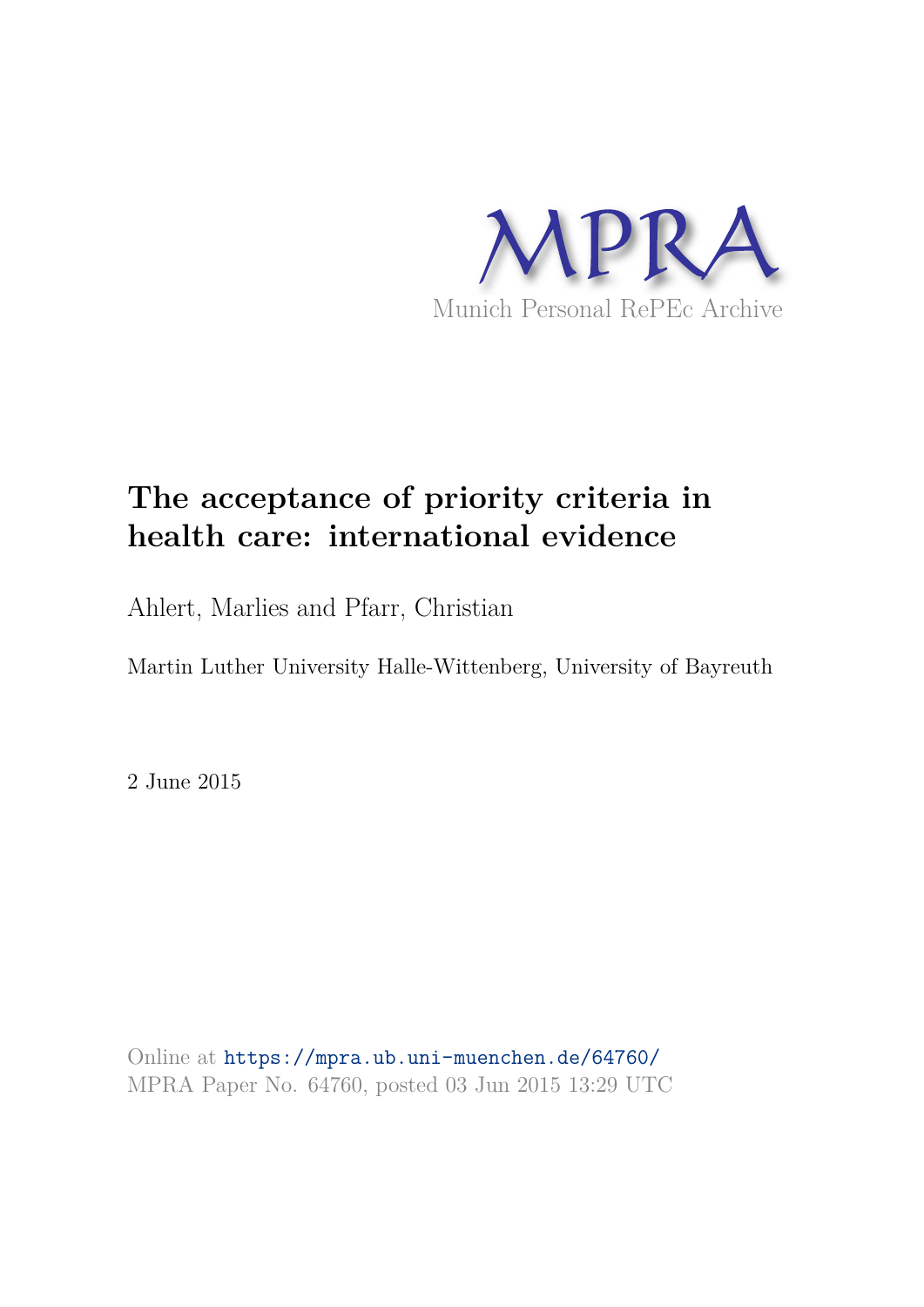Universität Bayreuth Rechts- und Wirtschaftswissenschaftliche Fakultät Wirtschaftswissenschaftliche Diskussionspapiere

## **The acceptance of priority criteria in health care: international evidence\***

*Marlies Ahlert† and Christian Pfarr‡*

#### **Discussion Paper 02-15**

June 2015

ISSN 1611-3837

#### **Abstract**

-

Social health care systems around the world are inevitably confronted with the scarcity of resources and the resulting distributional challenges. Prioritization is applied in almost all countries, implicitly or explicitly, and shapes access to health services. We analyze and compare attitudes towards prioritization of medical treatments in a group of countries. The focus is on the criteria of age, the fact that a patient has or does not have young children or the fact that a patient is a strong smoker or a non-smoker. We use representative data from the International Social Survey Program (ISSP) of the year 2011 for nine countries (DE, US, GB, CH, NL, SE, NO, DK, AU). The empirical analysis reveals strong effects of socio-demographic factors and attitudes towards aspects of the health care system on individual's acceptance of priority criteria. Among countries, Germans exhibit the highest aversion against priority setting whereas individuals from the US or GB are more in favor to prioritize according to the criteria smoking and age. However, a priority for patients with young children only receives support in Switzerland. Finally, we find evidence of egoistic motives for respondents' acceptance of priority criteria.

**Keywords:** health care priority setting, cultural values *JEL***:** I14, I18, D63, D71

@2015 by Marlies Ahlert and Christian Pfarr. All rights reserved. Any reproduction, publication and reprint in the form of a different publication, whether printed or produced electronically, in whole or in part, is permitted only with the explicit written authorization of the authors.

<sup>\*</sup> The authors thank Lars Schwettmann, Andreas Schmid and the participants of the Annual Meeting of the German Association of Health Economists (dggoe) in Bielefeld 2015 and the Spreestadt-Forum 2015 in Berlin.

<sup>†</sup> Marlies Ahlert, Martin Luther University of Halle-Wittenberg, Department of Law and Economics, Chair of Microeconomics and Public Finance, D-06099 Halle (Saale), email: marlies.ahlert@wiwi.uni-halle.de.

<sup>‡</sup> Christian Pfarr, University of Bayreuth, Department of Law and Economics, Institute of Public Finance, D-95447 Bayreuth, email: christian.pfarr@uni-bayreuth.de, phone: +49-921-554324.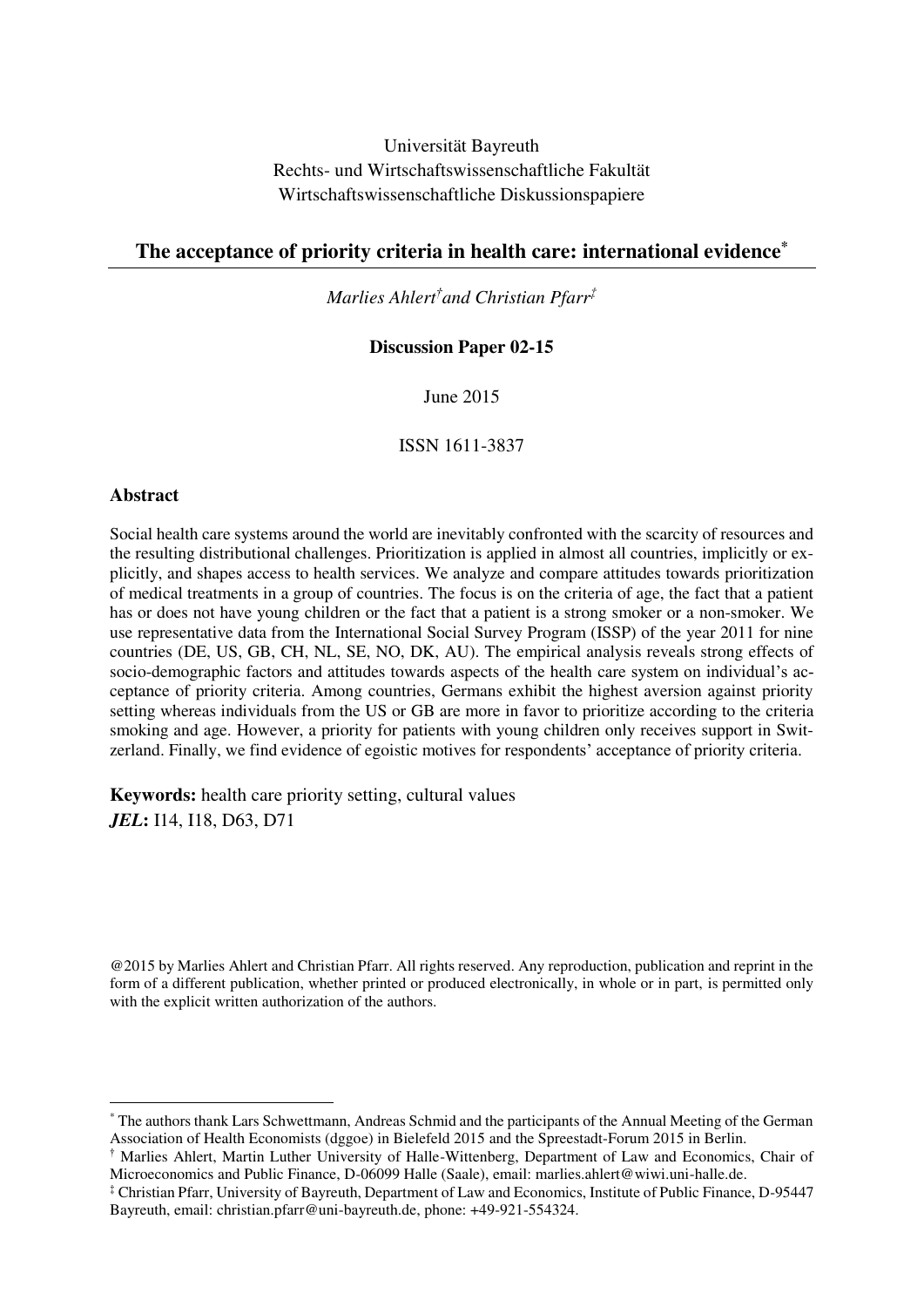# **1 Introduction**

Scarcity of medical resources imposes restrictions on healthcare systems, especially on social health care systems. Many countries reacted to this issue by deciding on priorities or on basic packages of publicly financed medical treatments. In this paper, we analyze public attitudes towards priority setting according to patient characteristics among a set of nine countries with a developed and modern health care system, Germany (DE), United States of America (US), United Kingdom (GB), Switzerland (CH), Netherlands (NL), Sweden (SE), Norway (NO), Denmark (DK), and Australia (AU). Comparing across countries, we especially focus on the relationship between the norms and values a society hold and the attitudes considered.

We aim at investigating the attitudes of the countries' citizens towards priority setting in health care. Citizens are in several ways affected by the priority regulations in social health provision in their country. First, they are involved in the financing of the health care system, i.e. they pay taxes or contributions to the public funding, they pay premiums of private insurances or they pay out of pocket if costs of medical treatments are not covered elsewhere. Second, citizens are (potential) patients who have an interest in access to health care service and in quality of treatment. Third, citizens are voters who have a voice at the polls. For the development of health policies, it is therefore important to know details about the public opinion.

Priority setting in health care may use criteria from different categories. Criteria may depend on characteristics of diseases or interventions or on characteristics of social groups patients belong to. Our study concentrates on public opinions towards three patient-specific characteristics, as they are smoking behavior, age and family status. We use representative data from the International Social Survey Program (ISSP) of the year 2011, when a health module was implemented for the first time. The survey includes questions on priority setting in medical treatment in case of two patients who both need a heart operation. Patients are described to have the same health condition but differ with respect to one of the following personal characteristics, the fact that the patient is a non-smoker or a strong smoker, a difference in age (30 versus 70 years) or the fact that the patient does or does not have to care for young children. The respondents have to decide on who should be treated first. They can also vote for no-difference in priority. Besides individual data on gender, age, income, education, and family status, the respondents also give their opinions on several aspects of the health care system.

In a study on attitudes of the German Public towards priority setting in health care Ahlert and Pfarr (2015) observe a kind of self-serving bias disclosed by a relationship between the priority decisions of an individual and her own affectedness by the respective criteria. For instance, non-smokers tend to prefer a non-smoking patient more often than smokers do, and younger respondents prioritize the younger patient more often than older respondents do. Apart from these deviations from equal treatment, the authors find a strong tendency in Germany to decide in favor of no-difference, which can be interpreted as an avoidance to decide on priorities for the respective criteria or an application of some egalitarian value with respect to the criteria considered.

Egalitarian values of equal access and equal quality of health treatment as well as equity norms in general are intensively investigated theoretically and empirically in health economics and are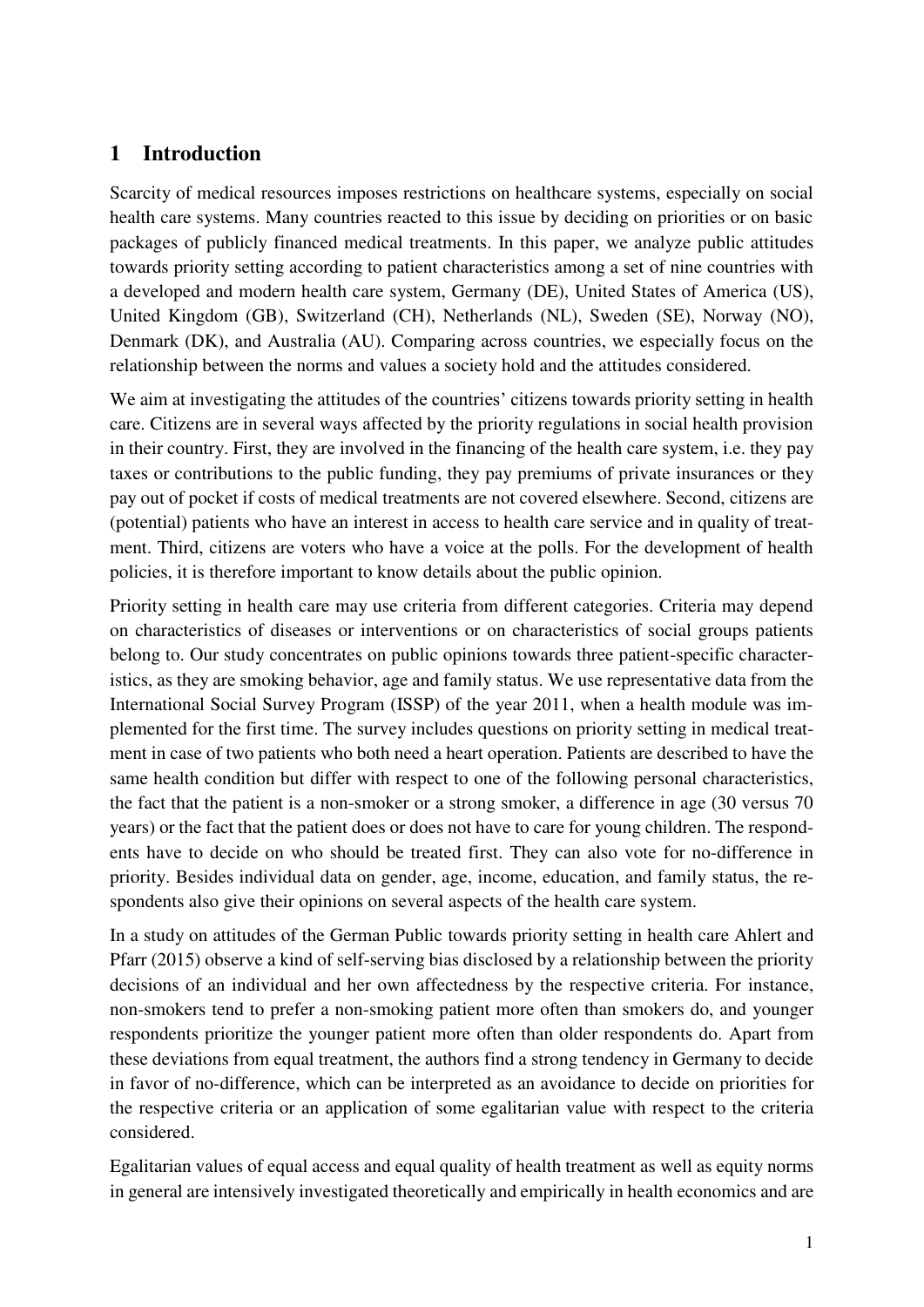often found to govern opinions of respondents in questionnaire studies. Being responsible for effects of lifestyle on health is sometimes revealed as a reason to deviate from egalitarian norms (for a systematic overview on equity considerations in health economics see Olsen 2011). If it is a social value to protect families and to avoid negative effects of illness on family members this may imply priorities in favor of patients with young children (cf. Norheim et al. 2014 for a discussion of justifications of priority criteria). This brings up the question about the relationship between norms and values a society holds and the attitudes towards priority setting in health care. In their discussion of the findings from a European cross-country study (cf. Van Exel et al. 2015) the authors conjecture that there exists an influence of ethical values on public views on criteria for priority setting. We agree to the authors' opinion that there is lack of research giving insights into the normative background of such views. We aim at investigating this issue in our study using representative data from the nine countries considered.

In order to measure values people in the respective societies hold we use the well-known Hofstede-index (HF; Hofstede et al. 2010) and the Inglehart-Welzel cultural map of the world (IW; WVS 2015). The HF measures cultural values in different countries with respect to six dimensions. The IW adds two more dimensions. These indices enable us to investigate country effects in a differentiated manner.

Some evidence on citizens' attitudes for prioritization exists. But this evidence is only available for single countries, for example Raspe and Stumpf (2013), Müller and Groß (2010) or Schomerus et al. (2006) for Germany, Dolan and Tsuchiya (2005) for Great Britain and Alvarez and Rodríguez-Míguez (2011) for Spain. The main findings are that citizens attach lower priorities for people behaving health damaging, older patients – when compared to younger ones – and patients whose medical condition are similar to their own. However, analyses on country level cannot be generalized to an international comparison of attitudes for priority criteria and cannot consider cultural or macroeconomic indicators. We want to relate opinions on priorities to socio-economic characteristics of the respondents, to their attitudes towards the health care system in their country and to cultural values shared in the respective societies. As far as we know, we are the first to reveal such a relation.

The paper is structured as follows. In Section 2, we compare the regulations towards priorities in health care in different countries with a special focus on patient characteristics. The measures of country specific values are discussed in Section 3. Section 4 describes data and statistical methods. Results are presented in Section 5. Section 6 concludes.

# **2 Prioritization around the world**

The countries we consider are characterized by an advanced medical service although they differ in the distribution between public and private shares of health care expenditures; in all considered health care systems per capita expenditures are quite high (see WHO 2015).

During the last three decades, all nine countries developed policies related to priority setting in health care. Table 1 offers an overview on early initiatives with the respective year of their publications together with the basis of the priorities defined. The years of publication show that in the late 1980s Norway as well as Oregon in the US introduced very early initiatives, being followed by institutions in many countries in the late 1990s and some later developments.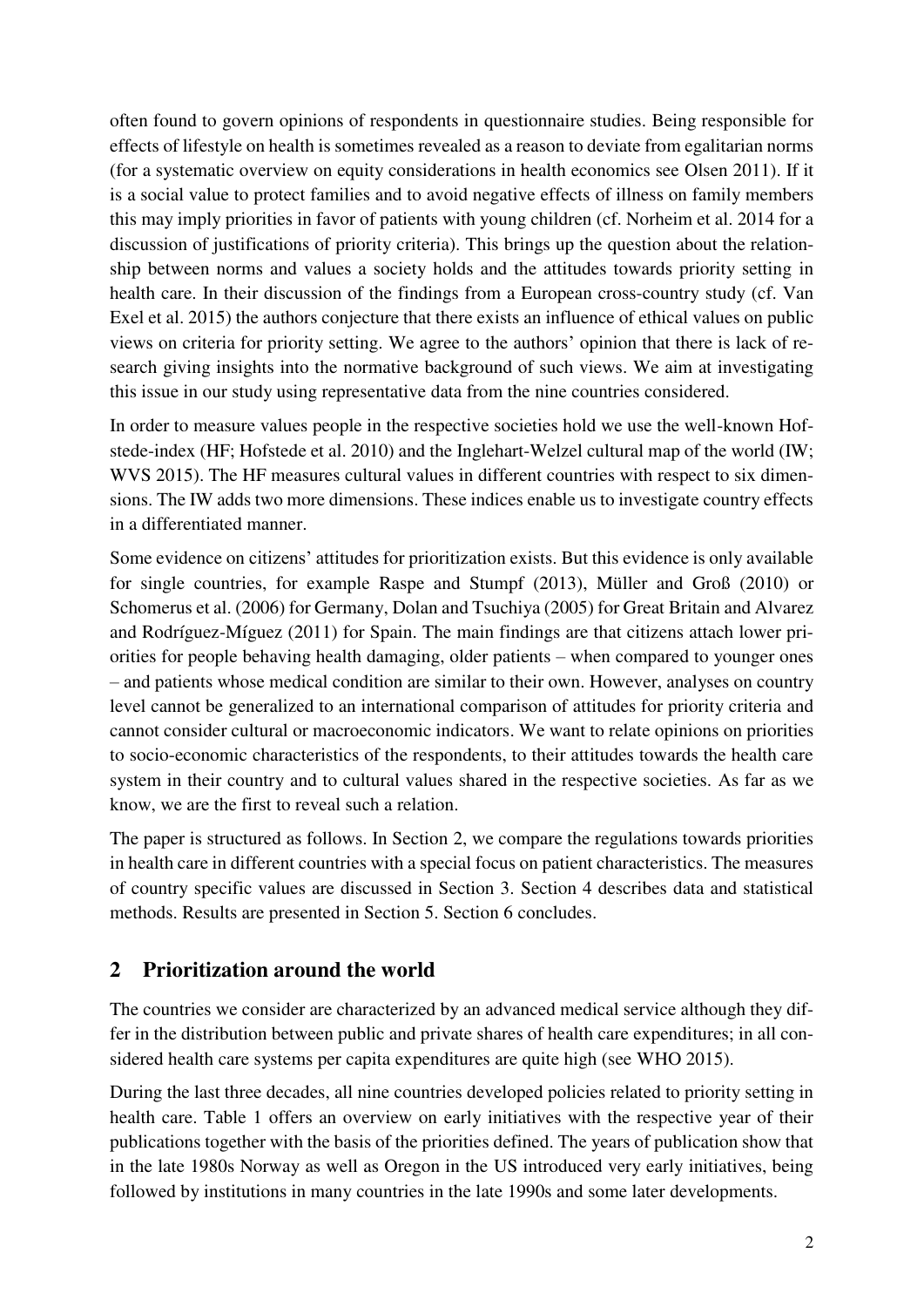| Country                                        | Institution,<br><b>Years of Foundation</b>                                                                  | Criteria, basis for priorities, or decision<br>process                                                                                   |  |  |
|------------------------------------------------|-------------------------------------------------------------------------------------------------------------|------------------------------------------------------------------------------------------------------------------------------------------|--|--|
| $DE^+$                                         | Federal Joint Committee (G-BA) 2004,<br>Institute for Quality and Efficiency in<br>Health Care (IQWIG) 2004 | Case wise decisions about reimbursement of<br>treatments by public health insurance, basic<br>package, prices of pharmaceutical products |  |  |
| $US^*$                                         | OREGON 1989                                                                                                 | Ranking of condition-treatment pairs                                                                                                     |  |  |
| $GB*$                                          | <b>NICE 1999</b>                                                                                            | Cost-effectiveness evaluations, QALY                                                                                                     |  |  |
| CH <sup>o</sup>                                | Health Report 2020 by Federal Council<br>2013                                                               | Definition of priority areas<br>(up to now basic package)                                                                                |  |  |
| $NL^*$                                         | Dutch Committee on Choices in Health<br>Care (Dunning Committee) 1992/1995                                  | Basic package of health service                                                                                                          |  |  |
| $SE^*$                                         | Commission of parliament members and<br>experts 1993/1995                                                   | Ethical platform principles, political/adminis-<br>trative and clinical priority groups                                                  |  |  |
| $NO^*$<br>Lønning Committee I and II 1987/1997 |                                                                                                             | Priority principles, priority groups based on<br>severity of the disease                                                                 |  |  |
| $DK*$                                          | Danish Council of Ethics 1997                                                                               | Core values, general goals, partial goals                                                                                                |  |  |
| $AU^*$                                         | Australian Institute of Health and Welfare<br>AIHW 1996 - 2012                                              | nine national priority areas (diseases)                                                                                                  |  |  |

**Table 1: Initiatives for prioritization in health care – international comparison** 

Source: *\*SGB V (2015), \*Sabik and Lie (2008), °FOPH (2013), <sup>#</sup>AIHW (2015)* 

In pursuing our goal to investigate and compare the attitudes of citizens related to priority setting in medical treatments we concentrate on priorities defined by three different patient-specific properties, as they are being a smoker or a non-smoker, age, and having children or not. Overall, in most of the nine countries considered priorities in health care are defined with respect to diseases or treatments. There are not many explicit regulations on priority setting with respect to the three individual characteristics of patients used in this study. However, countries differ in their policies and sometimes exceptions exist or priorities are indirectly introduced. A direct priority setting e.g. with respect to age would mean that the criterion of age is used to define exclusion from medical treatment or rankings on waiting lists. Indirect priority setting may occur if a criterion is used to define the extent of medical treatment that is highly related to age, for instance expected lifetime or life years gained by the treatment.

Let us give some examples of priority setting in the countries considered in this study. In the US' health insurance institutions Medicare and Medicaid smokers have to pay a surcharge up to 50% of their contribution which can be interpreted as some kind of indirect priority setting, not directly in terms of restrictions of treatment but in terms of higher contribution to get the same treatment. In contrast, e.g. the US Age Discrimination Act of 1975 prohibits discrimination by health care if health care providers receive funds from the US Department of Health and Human services. In Germany and the Netherlands, patient characteristics are not explicitly or officially used to discriminate between patients and to prioritize medical treatments. Exceptions are organ transplantations in Eurotransplant (to which Germany and the Netherlands belong) where rules may differ between age groups. According to the Swedish guidelines, biological age and future lifestyle might be considered in priority setting. The reason required for these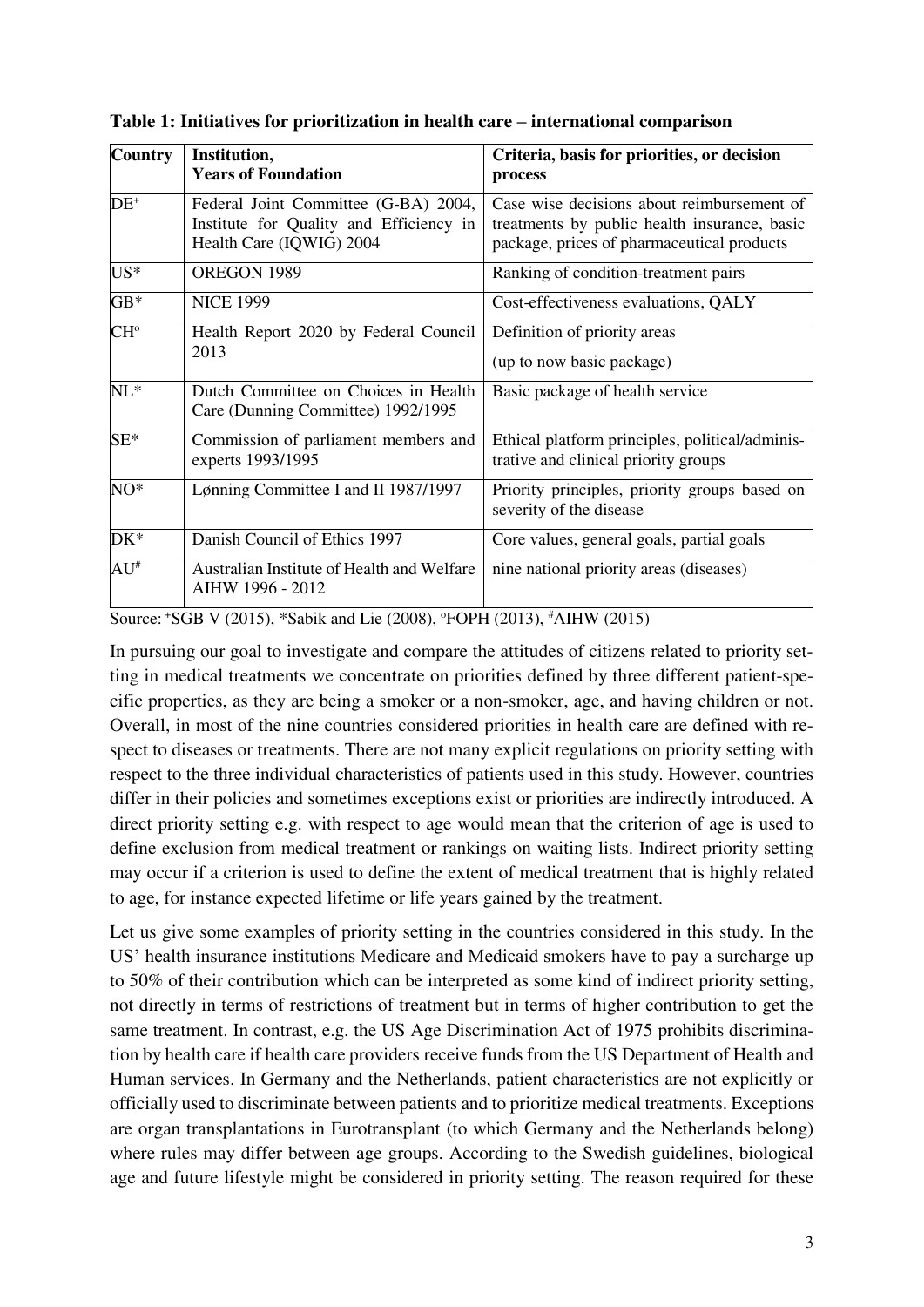types of posteriorization is that the effect of the medical intervention would be negatively influenced and the risk of side effects might increase. In Norway, effectiveness of a treatment plays an important role. This could lead to indirect priorities dependent on age or smoking behavior, if these characteristics would lead to a less effective intervention. In England the regulation by NICE are governed by the principle of cost-effectiveness. According to NICE priorities should not contain age-discrimination (exceptions need reasons), behavior dependent conditions, and social roles should not be considered, too. We do not find regulations prioritizing patients with young children in the nine countries considered.

In many countries, there is an ethical and legal discussion if age-dependent priorities or priorities on other individual aspects such as health behavior or social situation are justified. In a guidance initiated by the WHO for priority setting in health care on a national or sub-national level (cf. Norheim et al. 2014), an international group of experts recommend not to include age as an independent criterion. They point out that other proposed criteria like cost-effectiveness or the aim of health care to increase economic productivity may often be advantageous for the younger and thus may lead to indirect priorities. They also exclude individual responsibility as an explicit criterion in case an individual's behavior may have influenced her health condition. However, they note that governments may consider this aspect and may additionally consider if patients have the ability to pay for their own care. In our case, this applies to smoking and the example of higher contributions for smokers in the US. The authors include in their proposal the option of priority setting for patients who have to take care of others, e.g. young children. A justification they consider applicable is a protection against social effects of sickness.

In a European cross-country study of the EuroVaQ-Group (van Exel et al. 2015) report on five different viewpoints on priority setting in health care and some differences between countries. Within these viewpoints the patient characteristics we consider play a more or less important role, i.e. posteriorizing those with an unhealthy lifestyle (in our case this applies to smoking), priority setting in favor of young patients, and priorities for patients with young children. The results from this explorative study create a strong demand and motivation to investigate the public opinions towards the described patient dependent criteria more deeply in an international representative study.

# **3 Measuring country specific values**

Institutions and regulations governing a country's health care system are important aspects of social life and influence the distribution of wellbeing among citizens (cf. The WHOQOL Group 1998). In democratic societies, these institutions evolve more or less indirectly because of voting processes where citizens' opinions influence political feasibility. This could be observed e.g. in the 2008 and 2012 elections in in the US where Obama put emphasis on a new federal health plan. In the British election of 2015, the National Health Service was an important issue, too. Thus, one can conjecture that in democratic societies regulations of the health care system are related to some extent to the attitudes of people towards the functioning of this system. This concerns a special feature of the set of general attitudes of people in a society that can be assumed to be influenced by a set of internalized values. There might be a variety of values in a society while not everybody will share the same. However, there have been attempts to measure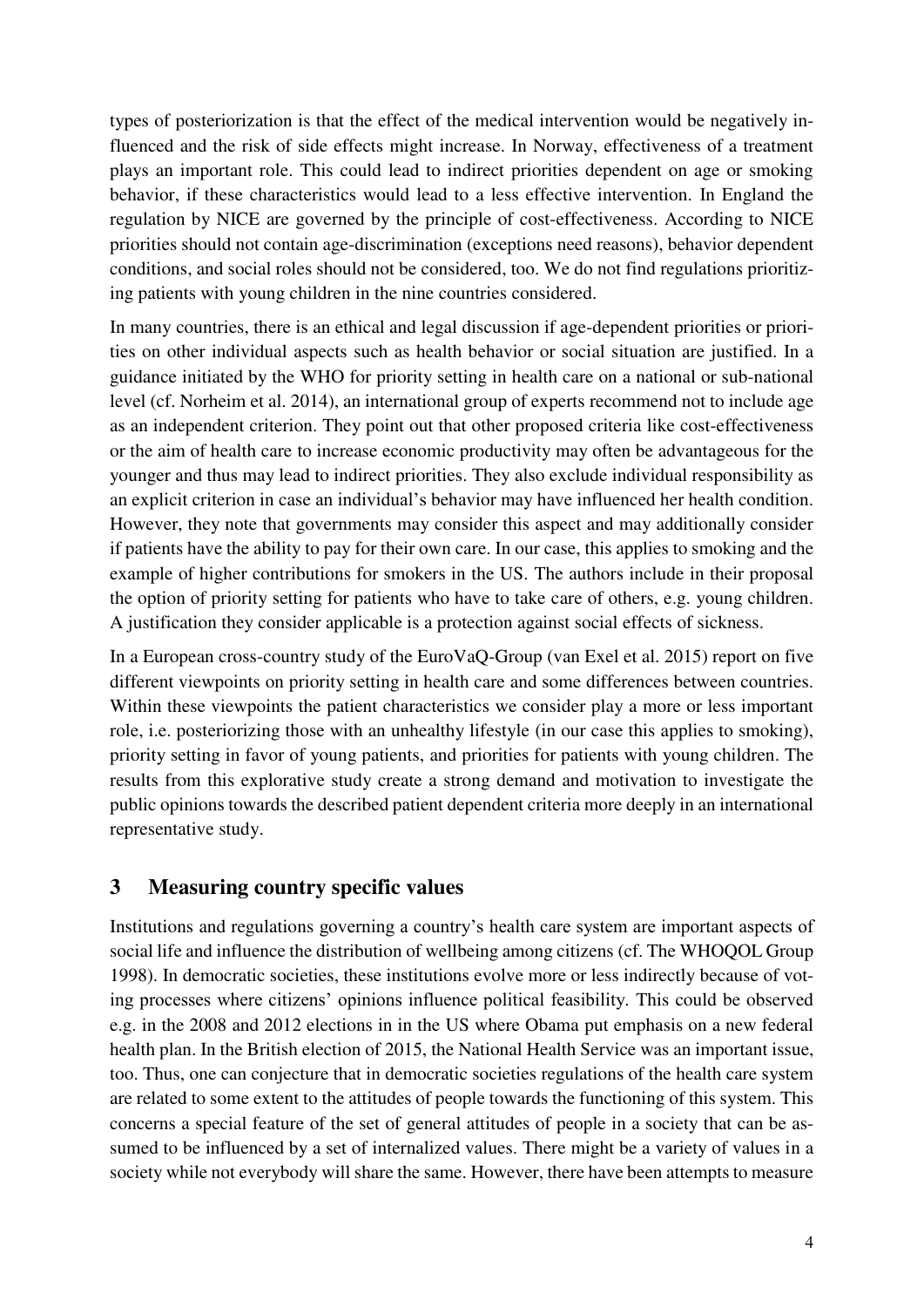values found in societies on an aggregate level to enable comparisons between different societies. The most prominent indices are the Hofstede-index (HF) and the Inglehart-Welzel cultural map of the world (IW).

The HF is composed of six dimensions measuring aspects of national cultures (cf. Hofstede et al. 2010, for a detailed description).<sup>4</sup> The first four dimensions are based on four anthropological areas; how individuals deal with inequality (*Power Distance*), with uncertainty (*Uncertainty Avoidance*), how individuals tie to other groups in society (*Individualism*), and how individuals deal emotionally with the fact of being a woman or a man (*Masculinity*). The fifth dimension based on the World Value Survey measures the orientation towards future rewards (Long-Term Orientation or *Pragmatism*), compared to an emphasis on past and present which would characterize a short-term orientation. The sixth dimension (*Indulgence* versus Restraint) measures how free people feel to enjoy their lives compared to a life where the fulfillment of individual desires is restricted by social norms. Scale ranges from zero to 100 for each dimension. Table 2 roughly indicates what a high or a low value of a certain dimension means for the behavior of people in a society. Of course, the characteristics of behavior and their implications for certain areas of social life are much more complex. These issues are extensively discussed in Hofstede et al. 2010.

The second index we include is taken from the IW (cf. World Value Survey Wave 6for a detailed description). Here we concentrate on two dimensions, *Traditional versus Secular-Rational Values* and *Survival versus Self-Expression Values*. The first dimension measures whether a society is oriented towards traditional values such as family, religion and authority or if these values are less important such that e.g. divorces or abortions are accepted. The second dimension displays how important economic and physical security are to secure survival of individuals in a society in contrast to the realization of values like equality and participation in social life and politics or issues of self-expression. Values can range from positive to negative. Table 2 indicates what high or low values of the dimensions mean.<sup>5</sup>

 4 The index differentiates between countries not between individuals within countries.

<sup>&</sup>lt;sup>5</sup> The IW offers a classification in country clusters, too. However, in our case the considered countries belong to the clusters "Protestant Europe" or "English Speaking" (US, GB, AU), so that we do not have enough variety in our set to expect to observe relations.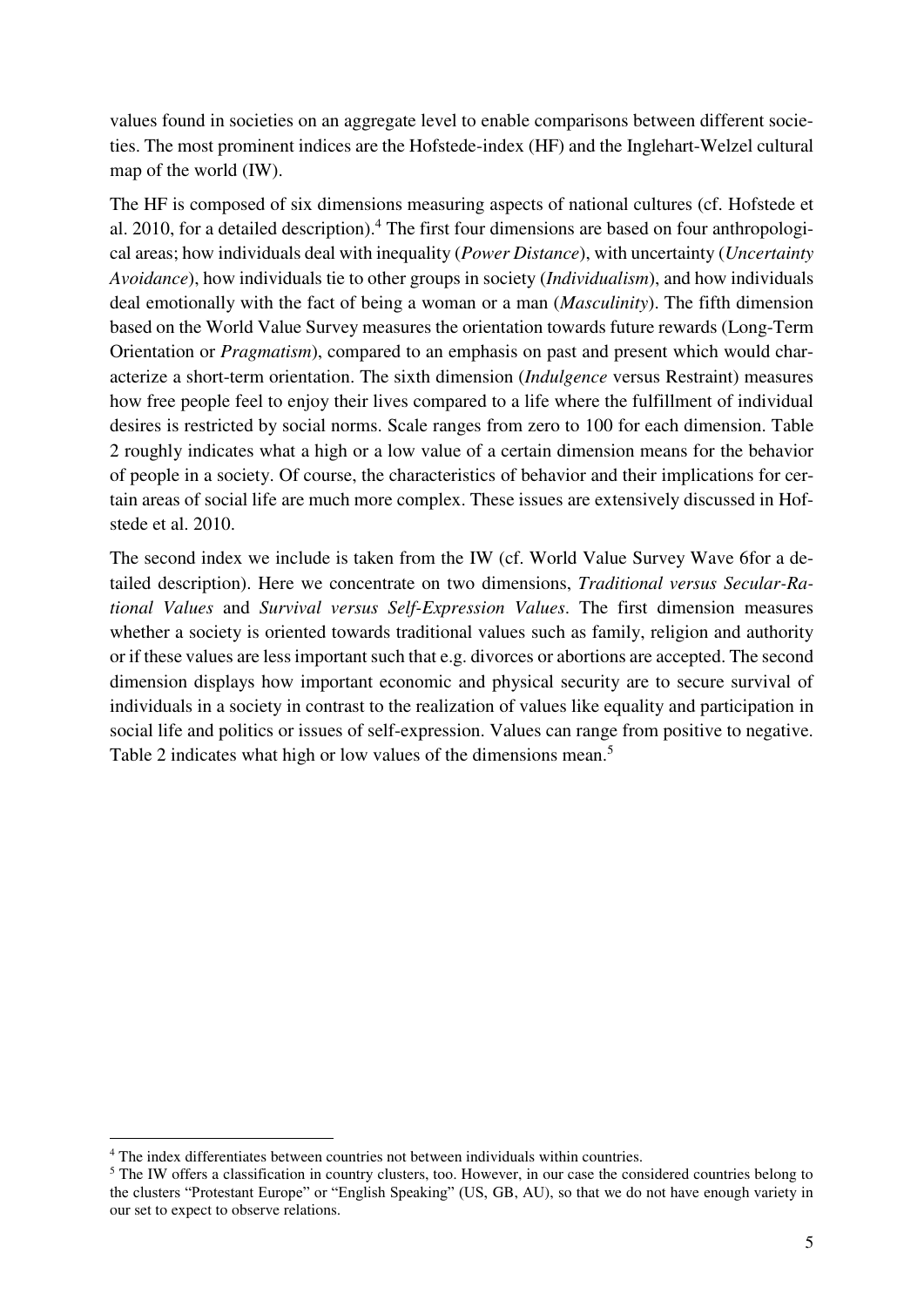| <b>Dimensions</b>                                                                                      | <b>High Values</b>                                                                                                              | <b>Low Values</b>                                                    |  |  |
|--------------------------------------------------------------------------------------------------------|---------------------------------------------------------------------------------------------------------------------------------|----------------------------------------------------------------------|--|--|
| Hofstede-index                                                                                         |                                                                                                                                 |                                                                      |  |  |
| Power Distance <sup>1</sup>                                                                            | acceptance of hierarchies                                                                                                       | power inequalities are not accepted                                  |  |  |
| Individualism <sup>1</sup><br>more individualistic society                                             |                                                                                                                                 | collectivist and interdependent so-<br>ciety                         |  |  |
| success, material welfare and<br>Masculinity <sup>1</sup><br>competition                               |                                                                                                                                 | cooperative behavior                                                 |  |  |
| Uncertainty Avoidance <sup>1</sup>                                                                     | feeling uncomfortable in uncertain<br>or ambiguous situations                                                                   | accept uncertainties                                                 |  |  |
| Pragmatism <sup>1</sup>                                                                                | society pragmatically adapts to<br>challenges in the future                                                                     | tradition and fulfilling of social ob-<br>ligations is important     |  |  |
| people are allowed to enjoy their<br>Indulgence <sup>1</sup><br>lives and have fun                     |                                                                                                                                 | restrained societies                                                 |  |  |
| Inglehart-Welzel cultural map of the world                                                             |                                                                                                                                 |                                                                      |  |  |
| Traditional vs. Secular-<br>traditional values are less im-<br>Rational Values <sup>2</sup><br>portant |                                                                                                                                 | traditional society                                                  |  |  |
| Survival vs. Self-<br>Expression Values <sup>2</sup>                                                   | issues of self-expression, equality<br>in society and participation are<br>important                                            | survival is very important, i.e. eco-<br>nomic and physical security |  |  |
|                                                                                                        | <sup>1</sup> Data on these dimensions from HF (Hofstede et al. 2010). <sup>2</sup> Data on these dimensions from IW (WVS 2015). |                                                                      |  |  |

**Table 2:** Dimensions of Hofstede-index and Ingelhart-Welzel cultural map of the world

From the discussion in Hofstede et al. (2010) we derive some coarse expectations on the relation between dimensions of cultural values and the acceptance of priorities in health care. A small *Power Distance* means that inequalities in social relations are not very much accepted. Transferring this aversion to priority setting in health care we conjecture that a small *Power Distance* goes along with many no-difference choices. The dimension *Individualism* correlates with the acceptance of self-oriented decisions but also with taking responsibility for own decisions. Therefore, we expect a positive relation between *Individualism* and the votes of respondents for posteriorizing smokers and therefore prioritizing non-smokers. "Female" societies (low values of *Masculinity*) are characterized by giving weight to helping the needy. This may relate to a rejection of priority setting in the considered cases where patients are in need of the same operation. *Uncertainty Avoidance* may include aspects that also relate to the access to health care, since the quality of health is one source of uncertainty in development of life. This may show up in votes pro priority for the non-smokers, the young or patients with children, since this directly or indirectly influences health in respectively longer life spans. The dimension *Pragmatism* or Long- and Short-Term Orientation implies that service to others is an important goal in social life. This may correlate with many no-difference votes. A low *Indulgence* stands for the tendency that gratifications of desires to enjoy life are regulated by strict social norms. This may result in priority setting in favor of non-smokers in societies where many people think that smokers violate some social norm. In societies where family values are very important, priorities pro patients with young children may also be observed.

Since the two dimensions of IW comprise several aspects of social values it seems ex ante not easy to formulate hypotheses on their relation to priority setting in health care. However, we conjecture that there might be the effect that in more traditional societies the discrimination of smokers in not very acceptable. Respect for older people in these societies might lead to less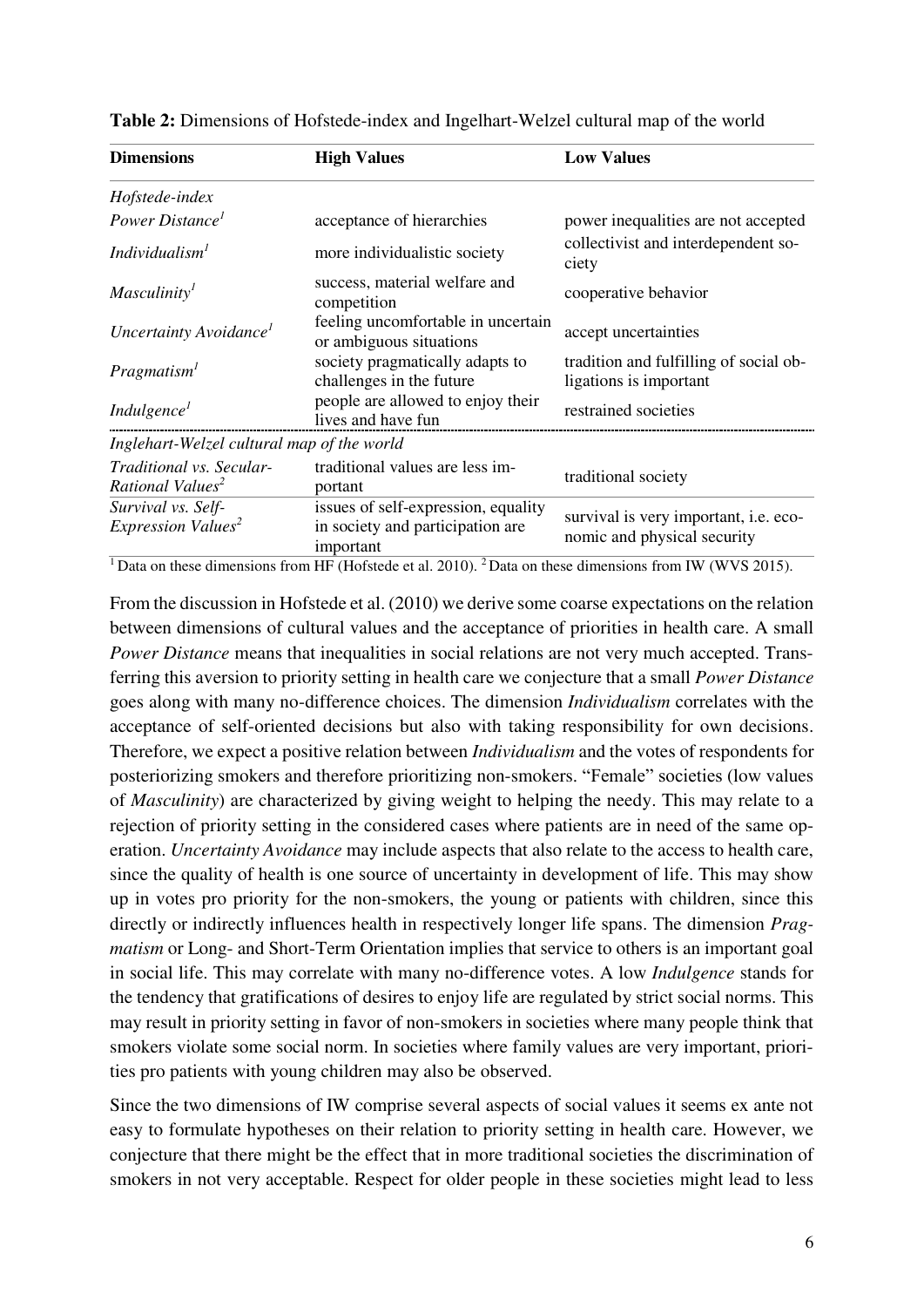priority setting for the younger. The traditional protection of families may result in higher priorities for patients with young children. In IW, a high level of self-expression values goes along with political emancipation and an acceptance of life-style liberty including responsibility for consequences. This might show up especially in priority setting for the non-smoker and maybe in a general insight in the necessity of priority setting in health care.

# **4 Data and methods**

## 4.1 Data

The micro-econometric analysis is based on the International Social Survey Program (ISSP), 2011, Health and Health Care Module (ISSP Research Group 2013). The ISSP – first conducted in 1984 – is a continuous programme of cross-national annual surveys covering specific topics of social science. The Health and Health Care Module implemented for the first time in 2011, provides data of individuals' evaluation of the health care system, individuals' health status and health insurance coverage. Additionally, the representative samples of the population of several countries contain information about basic socioeconomic characteristics. To compare attitudes towards priority criteria for different countries, we focus on the following nine countries: Germany, USA, GB, Switzerland, Netherlands, Sweden, Norway, Denmark and Australia.<sup>6</sup> For each of these countries, a large sample size is available (between 920 and 1,700 observations) which enables us to produce precise estimates of the determinants of attitudes towards priority criteria.

The dataset contains answers to three questions on priorities in case of a heart operation that are formulated as a decision on the time sequence of the operations of two patients who differ with respect to one characteristic. Survey questions 12, 13 and 14 ask respondents "Suppose two equally sick patients need the same heart operation." In the following, the subject is informed that the two patients differ in one specific aspect in every issue (heavy smoker vs. nonsmoker; 30 years old vs. 70 years old; having children vs. not having children). For each scenario, the respondent has to decide who should get the operation first or whether the criterion should make no difference between the patients. Due to the time sequence of the operation, the questions differ from pure priority elicitations. An additional burden of waiting and the risk of complications or death if a patient is not treated first are imposed by using the case of a heart disease. Accordingly, opportunity costs have to be taken into account by the respondents when forming their decisions. The received opportunity costs may differ between countries dependent on expected waiting times for heart operations and risks of dying in between. We do not have information on the perceptions of the severity of a delay of an operation by respondents in different countries, however, we feel justified to assume that respondents realize that the questions raise serious problems. We use the answers to these three questions as dependent variables to measure attitudes towards prioritization criteria. Respondents are assumed to sincerely reveal their underlying preferences.

<sup>-</sup><sup>6</sup> The sampling procedures differ for the individual country between simple and multi-stage stratified random samples. Background variables were conducted mostly by face-to-face interviews whereas specific questions of the Health Care Module have been gathered by paper and pencil, computer assisted personal or web surveys.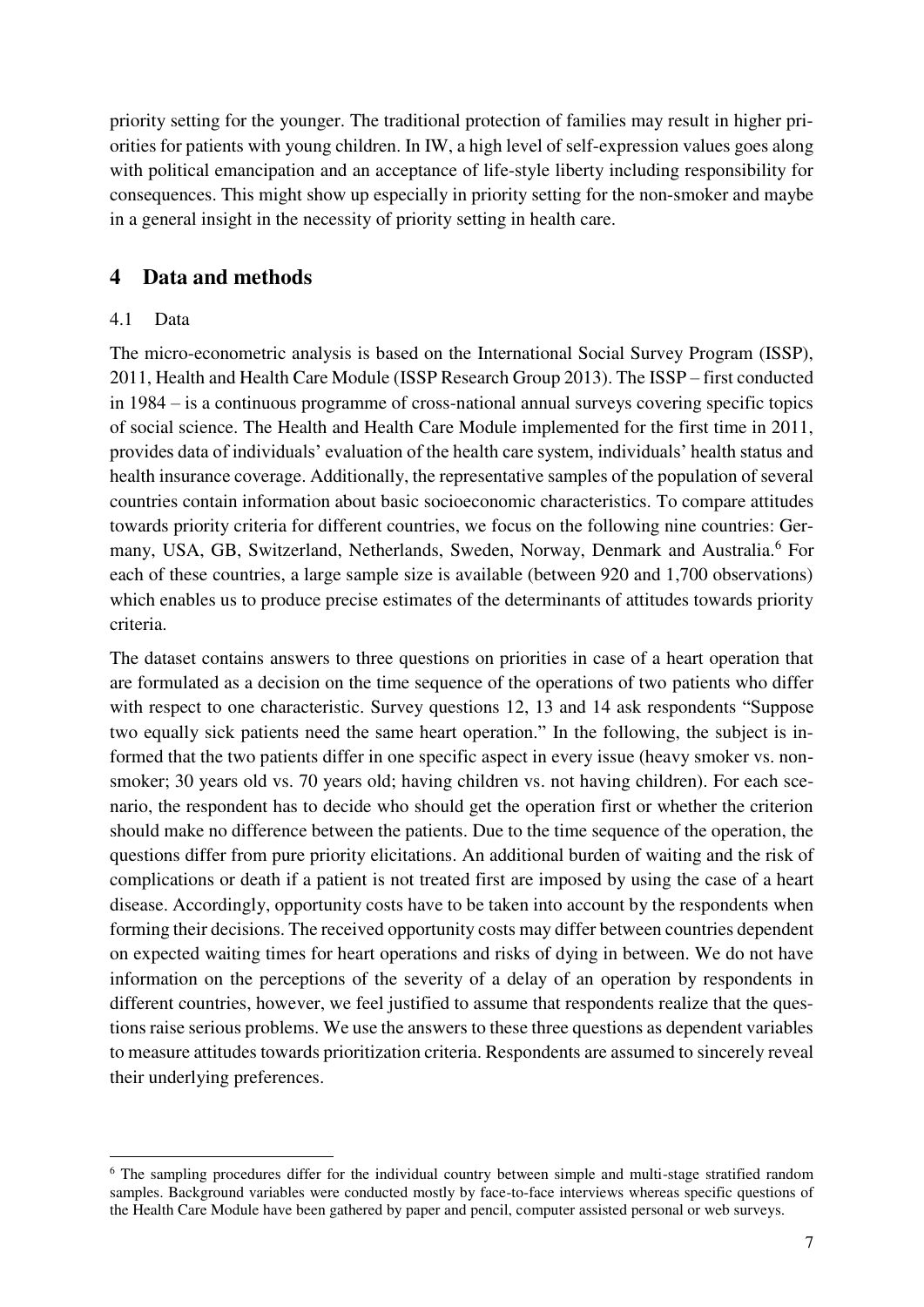A series of socioeconomic variables, attitudes towards aspects of the health care system, health behavior as well as health status and health insurance coverage are included as explanatory factors for individual's preferences for prioritization criteria. Table 3 provides a description of these variables.

Within the group of socioeconomic variables, we especially focus on the effects of age and if the respondent has children as these characteristics identify the potential group of affected patients within two of the three prioritization decisions. Under an egoistic motive, we expect younger individuals to prefer more often the young patient to be treated first than older respondents and vice versa. The effect of age is covered by five age categories with age1 serving as reference category. For the prioritization decision regarding the criterion children, we assume families with children to be more in favor of patients with children than subjects without children do. We refer to three indicator variables *children1, children2* and *children3* to uncover these effects. Respondents not having children are the reference category. In addition to these core variables, we control for income, education and family status.

| variable name                                       | label                                                        |
|-----------------------------------------------------|--------------------------------------------------------------|
| socioeconomic Variables                             |                                                              |
| female                                              | female yes/no                                                |
| age2                                                | age $>=$ 30 and $\leq 40$ years                              |
| age3                                                | age>=40 and <50 years                                        |
| age4                                                | age>=50 and $\leq$ 65 years                                  |
| age5                                                | $age \geq 65 \text{ years}$                                  |
| income position                                     | In(family income/median of family income)                    |
| income position <sup>2</sup>                        | In(family income/median of family income) squared            |
| education level1                                    | lower or upper secondary school                              |
| education level2                                    | post-secondary school, non-tertiary school                   |
| education level3                                    | lower level tertiary or upper level tertiary                 |
| married                                             | married yes/no                                               |
| widowed                                             | widowed yes/no                                               |
| divorced                                            | divorced or separated yes/no                                 |
| children1                                           | one child in household yes/no                                |
| children2                                           | 2 children in household yes/no                               |
| children3                                           | 3 or more children in household yes/no                       |
| religion                                            | religious denomination yes/no                                |
| attitudes towards aspects of the health care system |                                                              |
| reason: unhealthy behavior                          | severe health problems: reason unhealthy behavior yes/no     |
| best treatment                                      | would receive best available treatment if falling ill yes/no |
| health behavior                                     |                                                              |
| cigarettes 1-5                                      | smokes between 1 to 5 cigarettes per day yes/no              |
| cigarettes 6-10                                     | smokes between 6 to 10 cigarettes per day yes/no             |
| cigarettes $>10$                                    | smokes more than 10 cigarettes per day yes/no                |
| alcohol                                             | has more than several times a week 4 alcoholic drinks yes/no |
| health status and insurance coverage                |                                                              |
| <b>SAH</b>                                          | self-assessed-health: 1=very good to 5=very bad              |
| <b>Public Health Insurance</b>                      | National or Public Health Insurance yes/no                   |
| Private Health Insurance                            | Private Health Insurance coverage yes/no                     |
| <b>Other Health Insurance</b>                       | other forms of health insurance yes/no                       |

### **Table 3:** Variable description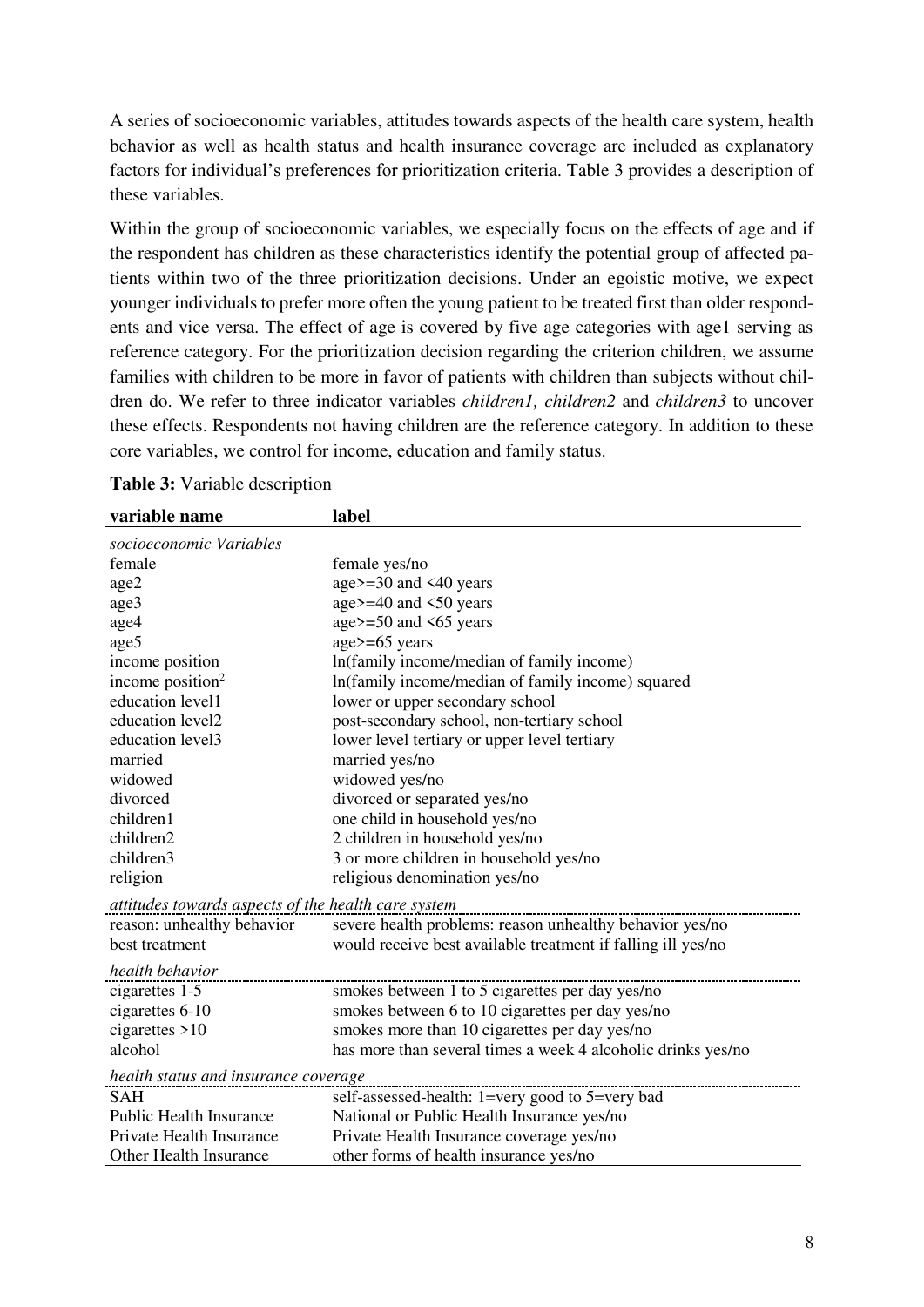Attitudes towards aspects of the health care system are also included as explanatory variables. The variable *reason: unhealthy behavior* is expected to affect preferences for prioritization regarding the criterion of smoking behavior. The variable captures attitudes that severe health problems are caused by an unhealthy lifestyle. Accordingly, respondents of this conviction are supposed to prefer prioritization of non-smokers. The variable *best treatment* serves as an indicator of whether respondents think they are getting the best treatment available if they fall ill. This attitude should result in a higher tendency to prefer the no-difference option and an aversion to prioritize respectively.

The first prioritization criterion is smoking behavior. Respondents' health behavior is considered to affect their preferences regarding this criterion. Again, assuming individuals to be solely egoistic, smokers should thus prefer smokers to be prioritized. The same should holds true for respondents consuming alcoholic drinks several times a week.<sup>7</sup>

In addition, we control for individuals' health status (*SAH)* and health insurance coverage (*Public Health Insurance*, *Private Health Insurance* and *Other Health Insurance*). *No health insurance* forms the reference category. The summary statistics for all independent variables are presented in table 4.

The complete dataset for all nine countries consists of 13,108 observations. Overall, 53 % of them are females. About 12 % of the respondents have one child, 9 % have two children and only 3 % of the respondents have three or more than three children. The conviction that severe health problems arise because of an unhealthy lifestyle is relatively low (11 %). With respect to health behavior, about 20 % of the respondents smoke at least one cigarette per day and 7 % report to consume alcoholic drinks several times a week.

To compare attitudes towards prioritization criteria, we use four different sets of variables. In the basic scenario (Model I), country fixed effects are included (reported in table 4). We suppose that differences in the evaluation of prioritization should be mainly due to differences between countries. In the second and third model, we refer to measures of cultural differences between countries. Therefore, Model II includes the six dimensions of the HF (cf. Hofstede et al. 2010) and Model III covers the dimensions of the IW (WVS 2015; see table 3). We discuss both indicators below. Finally, Model IV accounts for within country variation by several macro indicators (*hospital beds*, phy*sician density per 1,000 inhabitants*, *health expenditures in percentage of GDP*, *out-of-pocket payments* and the *reduction in the GINI coefficient* as a measure for redistribution; see table 4). The data for the macro indicators come from the *World Development Index* database (The World Bank 2014) and the OECD (2015).

-

<sup>7</sup> The correlation between smoking behavior and *alcohol* is about 0.1.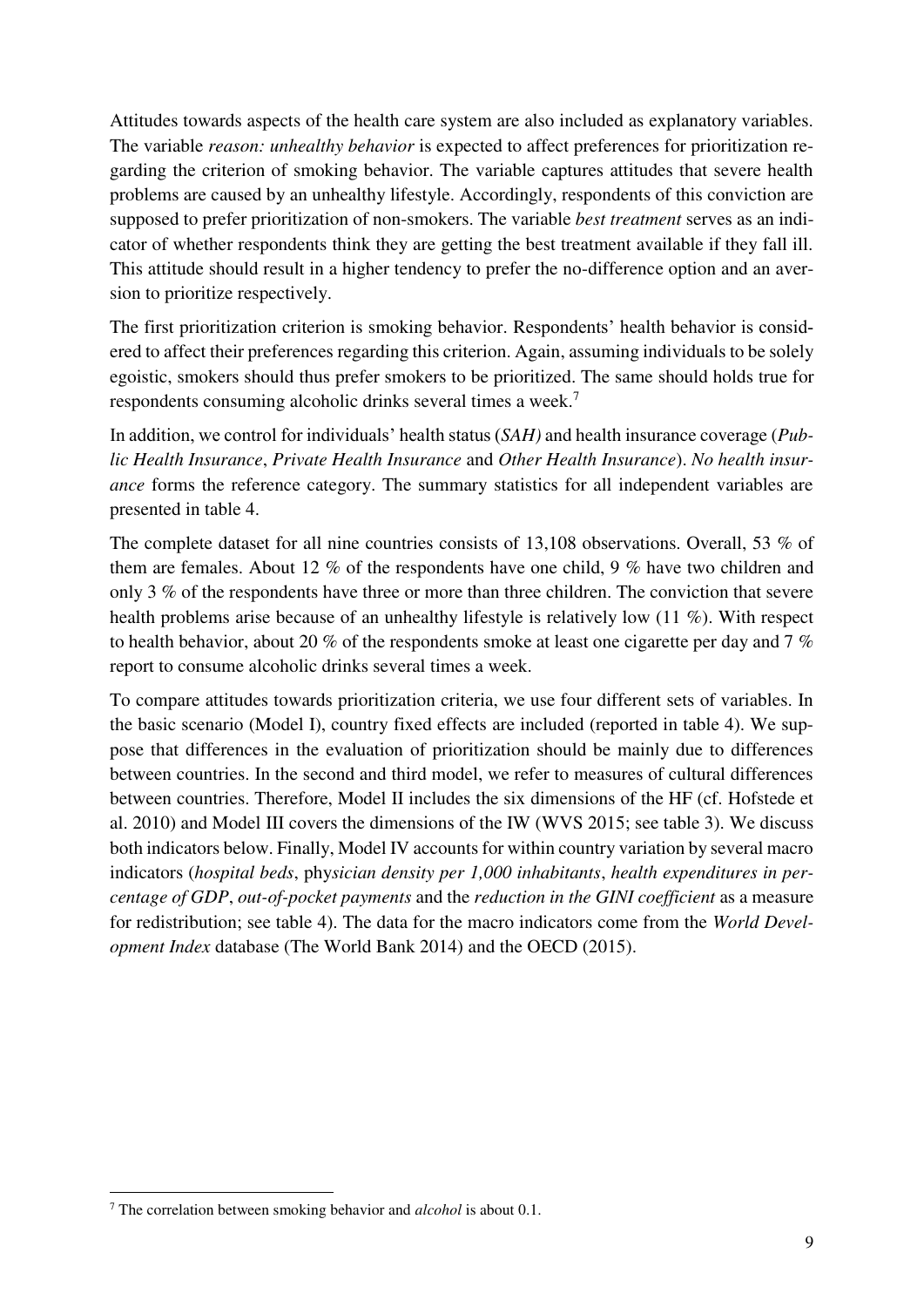|                                                     |                  | Dataset |           | <b>Estimation</b> sample |           |
|-----------------------------------------------------|------------------|---------|-----------|--------------------------|-----------|
|                                                     |                  |         |           | $N = 8,333$              |           |
|                                                     | $\boldsymbol{N}$ | Mean    | <b>SD</b> | Mean                     | <b>SD</b> |
| socioeconomic Variables                             |                  |         |           |                          |           |
| female                                              | 13,108           | 0.53    | 0.50      | 0.51                     | 0.50      |
| age2                                                | 13,108           | 0.14    | 0.35      | 0.15                     | 0.36      |
| age3                                                | 13,108           | 0.18    | 0.39      | 0.19                     | 0.39      |
| age4                                                | 13,108           | 0.29    | 0.46      | 0.31                     | 0.46      |
| age5                                                | 13,108           | 0.23    | 0.42      | 0.21                     | 0.41      |
| income position                                     | 11,071           | $-0.05$ | 0.76      | $-0.02$                  | 0.74      |
| income position <sup>2</sup>                        | 11,071           | 0.59    | 1.63      | 0.55                     | 1.60      |
| education level1                                    | 12,799           | 0.32    | 0.47      | 0.30                     | 0.46      |
| education level2                                    | 12,799           | 0.22    | 0.42      | 0.23                     | 0.42      |
| education level3                                    | 12,799           | 0.37    | 0.48      | 0.40                     | 0.49      |
| married                                             | 12,998           | 0.55    | 0.50      | 0.56                     | 0.50      |
| widowed                                             | 12,998           | 0.07    | 0.25      | 0.06                     | 0.23      |
| divorced                                            | 12,998           | 0.12    | 0.33      | 0.12                     | 0.33      |
| children1                                           | 12,872           | 0.12    | 0.33      | 0.13                     | 0.33      |
| children2                                           | 12,872           | 0.09    | 0.28      | 0.09                     | 0.29      |
| children3                                           | 12,872           | 0.03    | 0.17      | 0.03                     | 0.17      |
| religion                                            | 12,937           | 0.73    | 0.44      | 0.72                     | 0.45      |
| attitudes towards aspects of the health care system |                  |         |           |                          |           |
| reason: unhealthy behavior                          | 12,580           | 0.11    | 0.31      | 0.12                     | 0.32      |
| best treatment                                      | 12,591           | 0.17    | 0.38      | 0.17                     | 0.37      |
| health behavior                                     |                  |         |           |                          |           |
| cigarettes 1-5                                      | 12,917           | 0.04    | 0.21      | 0.04                     | 0.21      |
| cigarettes 6-10                                     | 12,917           | 0.06    | 0.23      | 0.06                     | 0.23      |
| cigarettes $>10$                                    | 12,917           | 0.10    | 0.30      | 0.10                     | 0.30      |
| alcohol                                             | 12,943           | 0.07    | 0.25      | 0.07                     | 0.26      |
| health status and insurance coverage                |                  |         |           |                          |           |
| <b>SAH</b>                                          | 12,966           | 2.78    | 0.98      | 2.75                     | 0.97      |
| <b>Public Health Insurance</b>                      | 12,921           | 0.44    | 0.50      | 0.42                     | 0.49      |
| Private Health Insurance                            | 12,921           | 0.14    | 0.35      | 0.14                     | 0.35      |
| Other Health Insurance                              | 12,921           | 0.38    | 0.48      | 0.39                     | 0.49      |
|                                                     |                  |         |           |                          |           |
| countries                                           |                  |         |           |                          |           |
| DE (reference category)                             | 13,108           | 0.13    | 0.33      | 0.13                     | 0.34      |
| <b>US</b>                                           | 13,108           | 0.12    | 0.32      | 0.11                     | 0.31      |
| GB                                                  | 13,108           | 0.07    | 0.26      | 0.06                     | 0.24      |
| <b>CH</b>                                           | 13,108           | 0.09    | 0.29      | 0.09                     | 0.29      |
| NL                                                  | 13,108           | 0.11    | 0.32      | 0.11                     | 0.32      |
| $\rm SE$                                            | 13,108           | 0.09    | 0.28      | 0.09                     | 0.29      |
| N <sub>O</sub>                                      | 13,108           | 0.14    | 0.35      | 0.14                     | 0.35      |
| DK                                                  | 13,108           | 0.11    | 0.31      | 0.13                     | 0.34      |
| AU                                                  | 13,108           | 0.14    | 0.35      | 0.12                     | 0.33      |
| macro economic indicators                           |                  |         |           |                          |           |
| hospital beds                                       | 13,108           | 4.25    | 1.68      | 4.27                     | 1.71      |
| physician density per 1.000                         | 13,108           | 3.48    | 0.59      | 3.49                     | 0.58      |
| health expend. % of GDP                             | 13,108           | 11.29   | 2.52      | 11.32                    | 2.44      |
| out of pocket payments                              | 13,108           | 14.02   | 5.22      | 13.92                    | 5.15      |
| <b>GINI</b> reduction                               | 13,108           | 47.89   | 17.72     | 48.11                    | 17.88     |

# **Table 4:** Summary statistics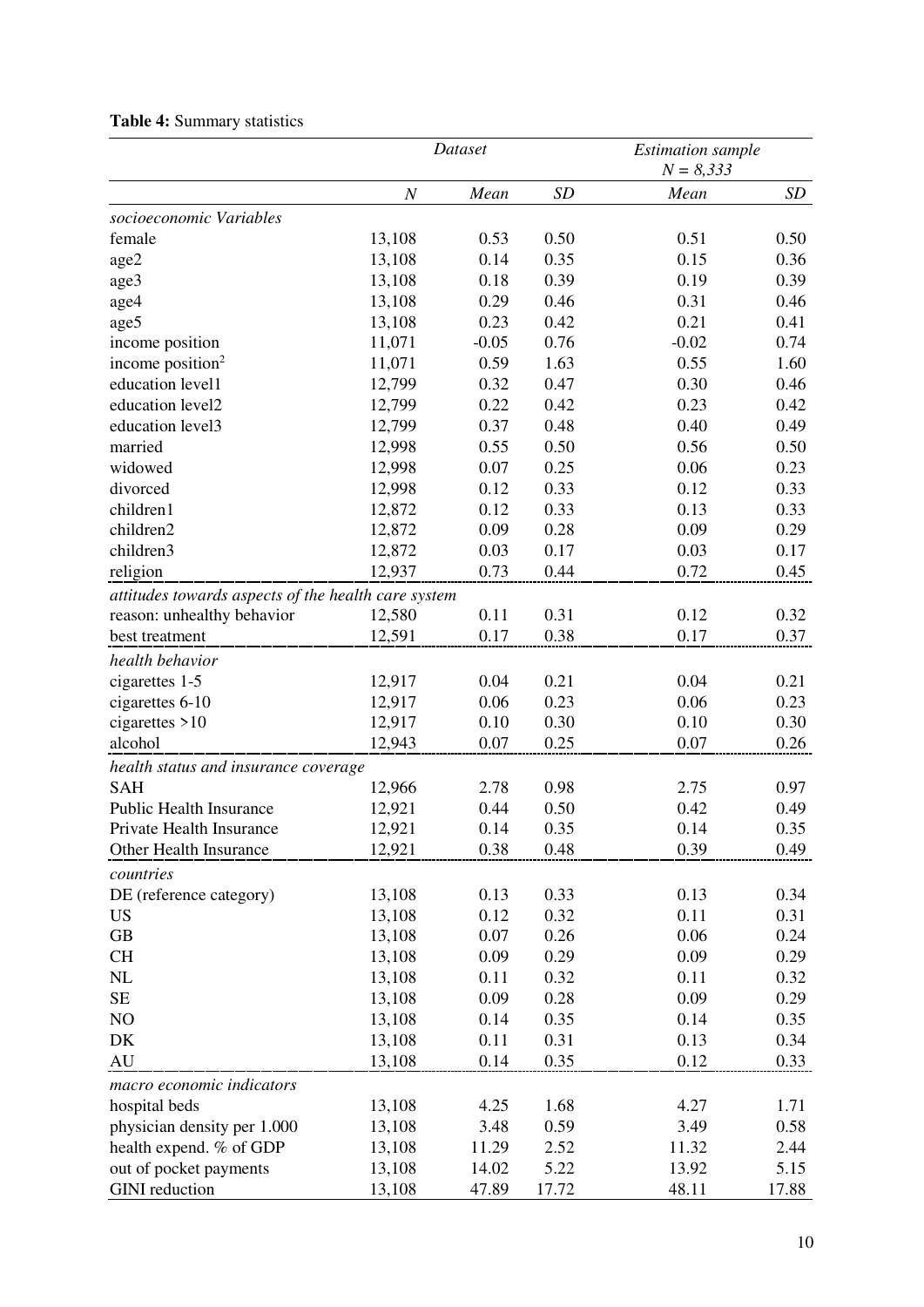#### 4.2 Value dimensions

Table 5 presents an overview on the cultural values. With respect to *Power Distance*, all countries have values between 30 and 40, with the exception of Denmark, where the value of 18 indicates that inequalities are less accepted than in the other countries. All countries show quite high values in the dimension *Individualism*, lying between 67 and 91. There are three countries where the aspects of self-actualization are very high, the US (91), GB (89), and Australia (90), which belong to the "English Speaking" Countries in the IW. Levels of *Masculinity* are relatively low in the Netherlands, Sweden, Norway and Denmark indicating that in these countries aspects or success, material welfare and competition are not very important. Values of *Uncertainty Avoidance* are mostly in the midrange. The highest score is observed in Germany (65), pointing to some relatively strong tendency in Germany to try to impose measures against uncertainties. The lowest values can be found in Denmark (23), Sweden (29), and GB (35) showing that in these countries people accept uncertainties more than in the others. Germany again is characterized by a very high value of *Pragmatism* (83), i.e. the German society seems to be very much long-term oriented. Very low values can be found for Australia (21) and the US (26) followed by Norway and Denmark (35). Here short-term orientation and traditions seem to prevail. With respect to *Indulgence*, values are around 70 except for Germany (40) and Norway (55), which both seem to be more restrained than the other countries.

| <b>Dimensions</b>                                                     | <b>Mean</b> | DE   | US      | GB   | CН   | NL   | SE   | NO   | DK   | AU    |
|-----------------------------------------------------------------------|-------------|------|---------|------|------|------|------|------|------|-------|
| <b>Power Distance</b>                                                 | 33.11       | 35   | 40      | 35   | 34   | 38   | 31   | 31   | 18   | 36    |
| Individualism <sup>1</sup>                                            | 77.67       | 67   | 91      | 89   | 68   | 80   | 71   | 69   | 74   | 90    |
| Masculinity <sup>1</sup>                                              | 40.89       | 66   | 62      | 66   | 70   | 14   | 5    | 8    | 16   | 61    |
| <b>Uncertainty Avoidance</b> <sup>1</sup>                             | 45.56       | 65   | 46      | 35   | 58   | 53   | 29   | 50   | 23   | 51    |
| Pragmatism <sup>1</sup>                                               | 49.44       | 83   | 26      | 51   | 74   | 67   | 53   | 35   | 35   | 21    |
| Indulgence <sup>1</sup>                                               | 65.00       | 40   | 68      | 69   | 66   | 68   | 78   | 55   | 70   | 71    |
| <b>Traditional vs. Secular-</b><br><b>Rational Values<sup>2</sup></b> | 0.75        | 139  | $-0.81$ | 0.06 | 0.74 | 0.71 | 1.86 | 1.39 | 1.16 | (121) |
| Survival vs. Self-<br><b>Expression Values<sup>2</sup></b>            | 1.71        | 0.49 | 1.76    | 1.68 | 1.90 | 1.39 | 2.35 | 2.17 | 1.87 | 1.75  |

|  |  | <b>Table 5: Comparison of cultural values</b> |  |  |
|--|--|-----------------------------------------------|--|--|
|--|--|-----------------------------------------------|--|--|

 $\overline{1}$ Data on these dimensions from HF (Hofstede et al. 2010). <sup>2</sup>Data on these dimensions from IW (WVS 2015).

The first dimension of the IW, *Traditional vs. Secular-Rational Values* shows three low values for the US (-0.81), GB (0.06), and for Australia (0.21) pointing – at least for US and Australia – again to the characteristics of societies that estimate traditional values higher than the other countries. In the second dimension *Survival vs. Self-Expression Values*, Germany shows the lowest value (0.49), all other countries have values between 1.39 and 2.35. This means that in Germany economic and physical security are more important than in the other countries. This observation fits to the fact that Germany has the highest value in the dimension "Uncertainty Avoidance" of the HF.

Figure 1 shows the deviations from the mean of each dimension of the HF and the IW for each country.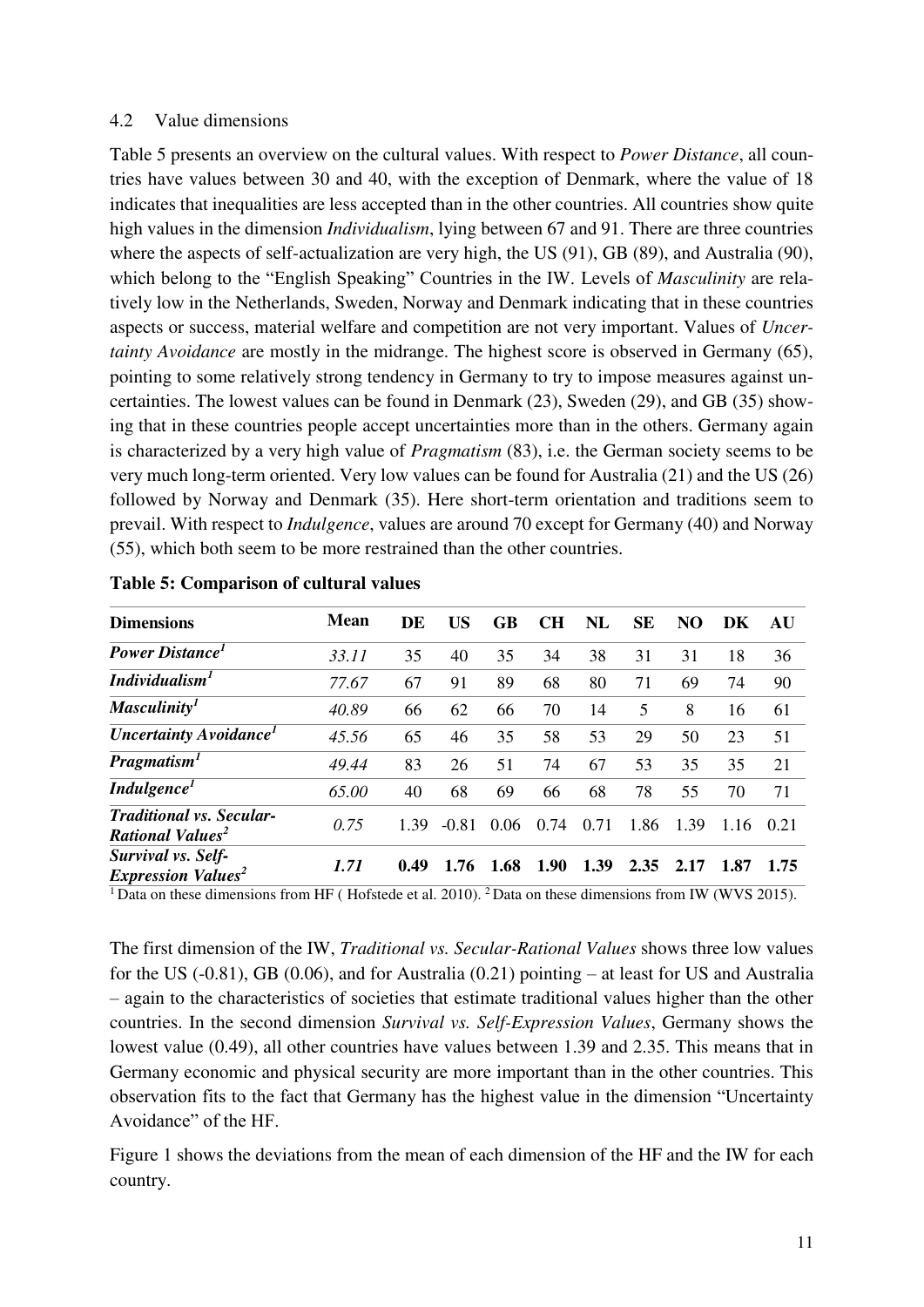

**Figure 1:** Comparing value dimensions by nations

Comparing pattern of dimensions we find Germany and Switzerland to deviate positively from the mean regarding the dimensions *Power Distance, Masculinity, Uncertainty Avoidance* and *Pragmatism.* This indicates that these societies – compared to the mean of all countries – are characterized by a higher tendency to accept the established hierarchy (*Power Distance*), a higher degree of competition, achievement and success (*Masculinity*), by feeling more threatened by ambiguous or unknown situations (*Uncertainty Avoidance*) and are rather pragmatic regarding future challenges (*Pragmatism*). On the contrary, Germans and Swiss range below the mean regarding the dimension *Individualism* meaning that they are more collectivistic. Therefore, we expect some similarities between the attitudes towards priorities of Germans and Swiss. Germany additionally has the special feature of a very low level of *Indulgence* pointing to a social life governed strongly by certain norms. Combined with the observation of the lowest level of self-expression in the IW dimensions we assume that in Germany priority setting in health care is not broadly accepted.

In addition there are some similarities between the patterns of the US, GB and AU. These countries show levels of *Pragmatism* below average. The levels of all other dimensions are above average, especially with respect to *Masculinity*. Therefore, we may expect a relatively higher acceptance of priority setting. For the US, the very low level of traditional values in IW points to this conjecture, too.

Sweden, Norway and Denmark show levels below average in many dimensions, the lowest ones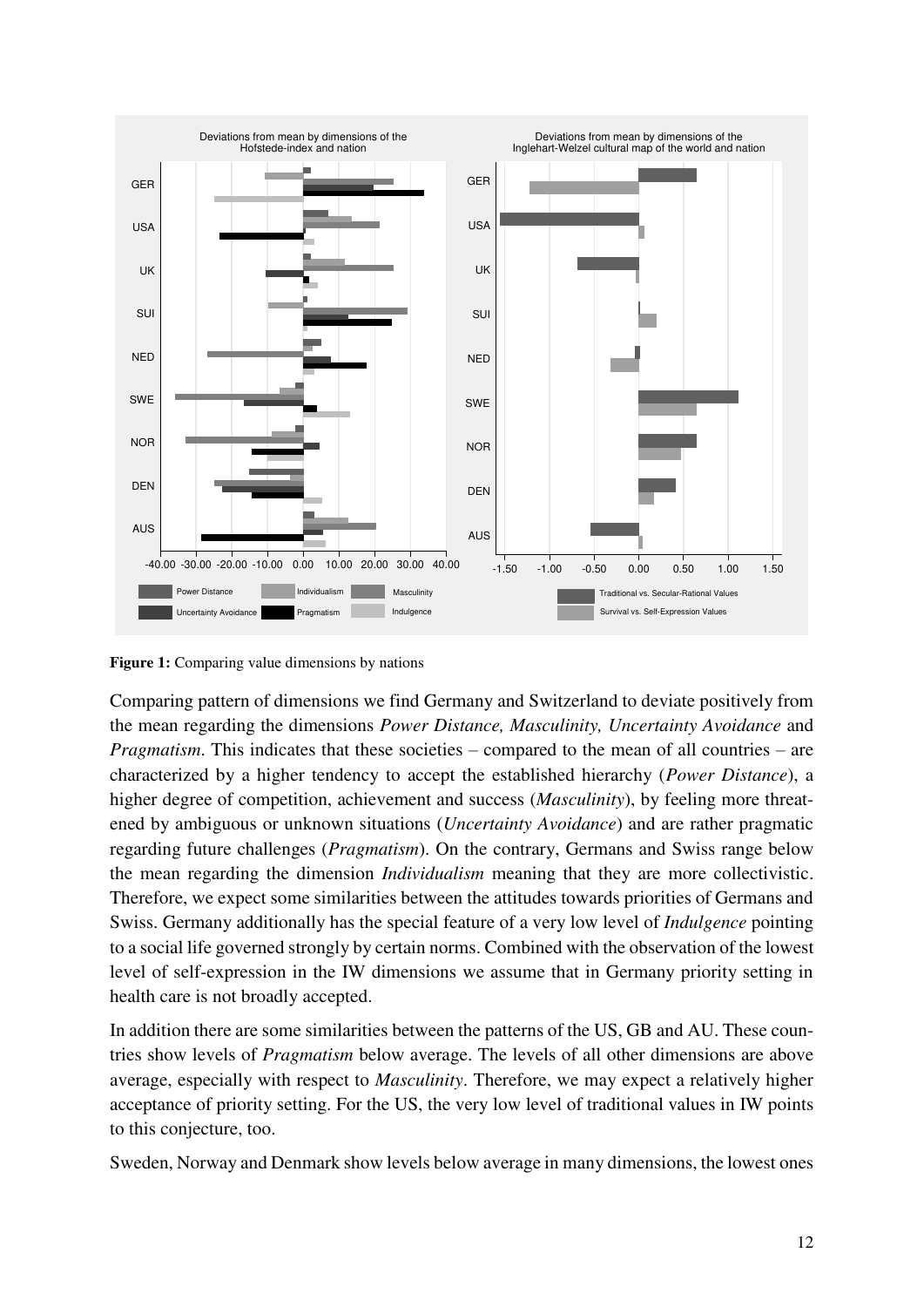are the levels of *Masculinity*. These three countries are also characterized by similar and relatively high values in the IW dimensions. This may show up in some similarities between attitudes towards priority setting in our estimations later on. The pattern for the Netherlands is special; the only dimension with a level below average is *Masculinity*. Relatively strong above average is *Pragmatism*. Therefore, NED ranges between the Scandinavian countries and the other countries.

# 4.3 Comparing attitudes towards priority setting

Attitudes towards the three prioritization criteria differ markedly between the nine countries considered in our analysis. Figure 2 to figure 4 presents the frequencies of the answers for the three dependent variables *smoking criterion*, *age criterion*, *children criterion.* The graphics are each separated by country and the characteristic of the respective patient group.



**Figure 2:** Decisions from priority setting regarding the criterion smoking

Overall, about 47 % of the respondents prefer the non-smokers to be prioritized in case of the heart operation, whereas 52 % are not willing to prioritize regarding the criterion smoking. Only about 1 % gives priority to smokers. However, strong differences in attitudes regarding this criterion exist between countries. For example in the US, GB and Australia, more than 60 % prefer non-smokers whereas in countries such as Germany or Switzerland, only about 30 % are willing to prioritize non-smokers. We also find different evaluations of the prioritization criterion depending on whether the respondent is smoker or not. In general, non-smokers put higher emphasis on prioritizing non-smokers whereas smokers by majority opt for the no-difference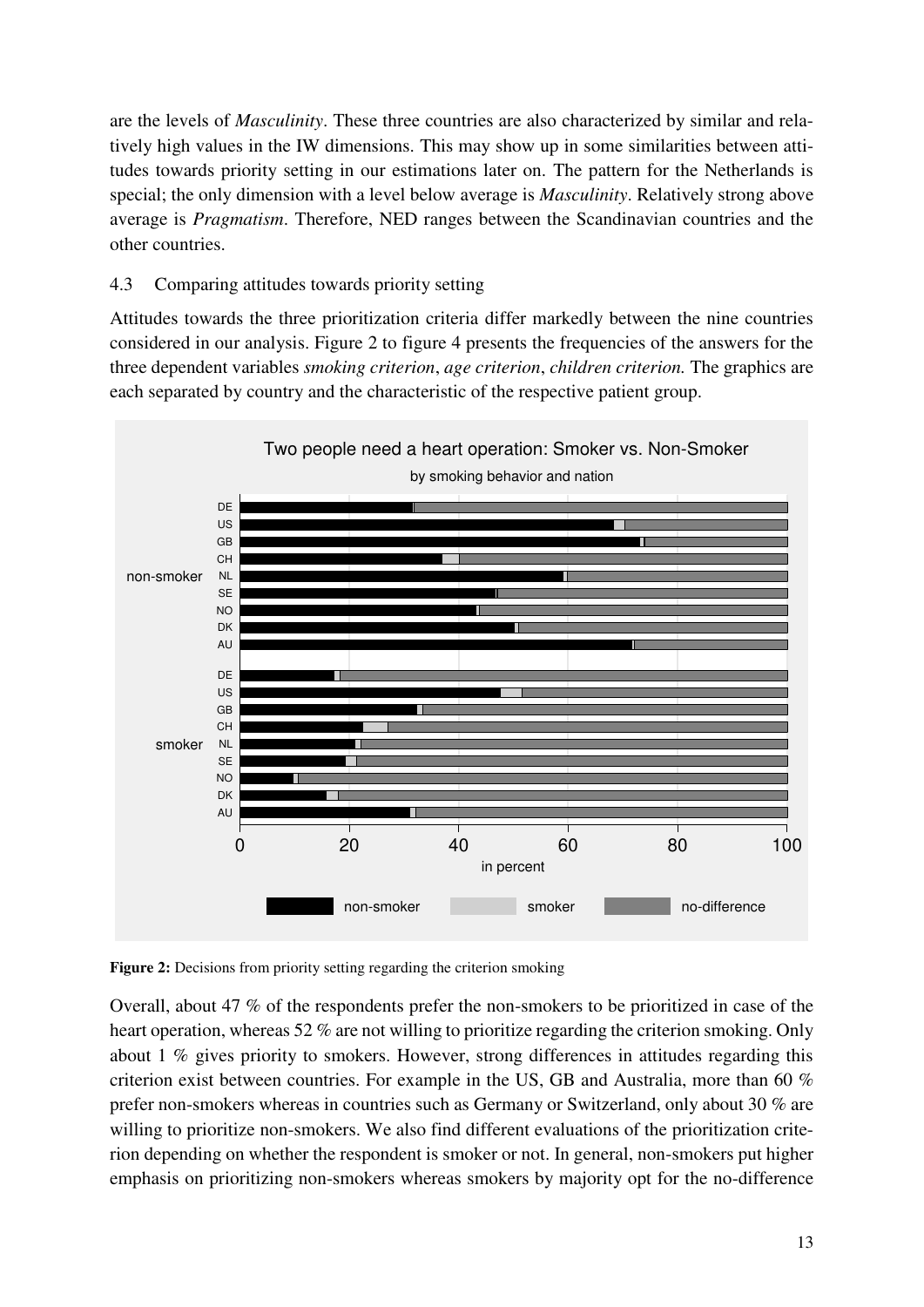

option. This means that smokers do not often give priority to their own group but large majorities of them also do not vote for prioritizing non-smokers.

Figure 3: Decisions from priority setting regarding the criterion age

The pattern of attitudes towards prioritization with respect to age does not show differences as strong as in case of smoking. About 46 % of the entire sample prefers young individuals to be treated first. Only 1.57 % chooses the old to be prioritized. We find that in the US, Switzerland and Australia, individuals with preferences to prioritize the young patient form a majority of the society. The strongest aversion (no-difference option) to prioritize patients regarding their age can be found for Germany, GB, Netherlands and Sweden (about 55 % to 60 %). Except of the US, young individuals prefer young patients more often and old respondents put a higher weight on the no-difference option instead of prioritizing patients of their age cohort. The finding for the US is special as the old are giving young patients more often a higher priority than young respondents do.

Finally, prioritizing regarding the criterion of having to care for children is less popular. Only 32.88 % is willing to prioritize parents responsible for young children. Compared to the other criteria, this is the lowest support for prioritization and the strongest aversion against prioritization, respectively. Patients without children do not receive any support (0.52 %). Prioritizing patients with children is most accepted in the US (45 %) and Switzerland (50 %) whereas the aversion against this criterion is highest in the Netherlands (78 %) and Sweden (76 %). Among all countries, the willingness to prioritize patients with small children is higher among respond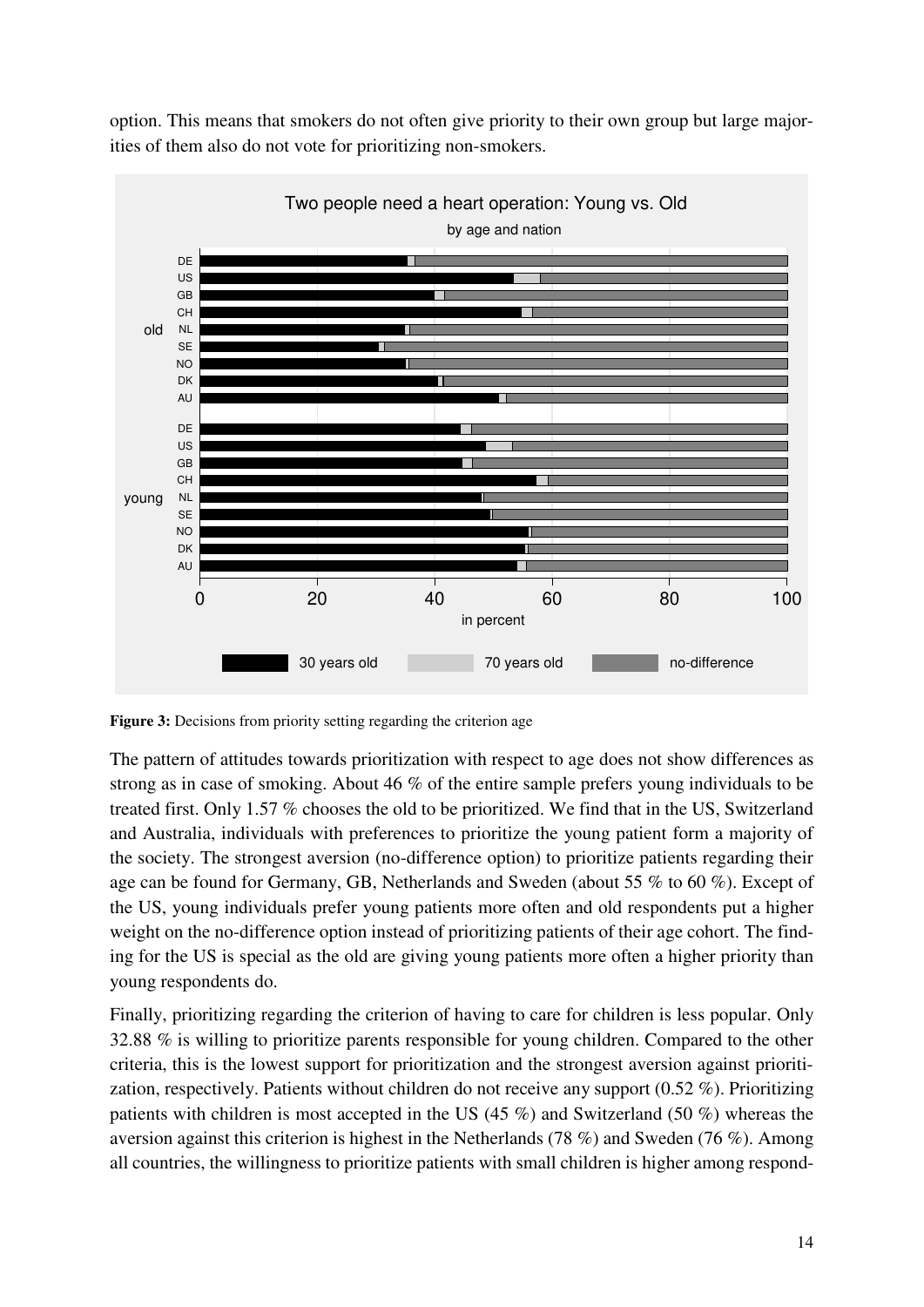ents having children. However, the difference is not very large. Patients without children receive equal support among respondents having and not having children only in Switzerland (about 1.8 %).



**Figure 4:** Decisions from priority setting regarding the criterion children

Summarizing the descriptive statistics so far yields interesting insights. First, we find that attitudes towards prioritization criteria differ between countries, between the criteria considered and between groups of respondents who match the respective characteristic. Second, while nonsmokers, young or parents receive support, smokers, old patients and patients not responsible for young children are not prioritized, neither by respondents who share the respective characteristic nor by the entire population. Third, the aversion against prioritization with respect to the patient characteristics considered is rather strong among various countries.

The evaluation of prioritization might correlate among the three criteria. Table 6 reports the frequencies of individuals in each country always choosing to prioritize (i.e. one of the two options) and of individuals always opting for the no-difference option. Overall, 17.16 % accept smoking, age and having children as prioritization criteria and about 31 % of the respondents choose the no-difference option in each scenario. Accordingly, attitudes towards prioritization might be governed by a more general attitude of an individual to be willing to prioritize or not and decisions might thus be dependent. Strong differences exist between countries. The fraction of people always opting to prioritize is highest for the US followed by Australia and Switzerland. In Sweden and Germany, this fraction is lowest. The share of respondents in all three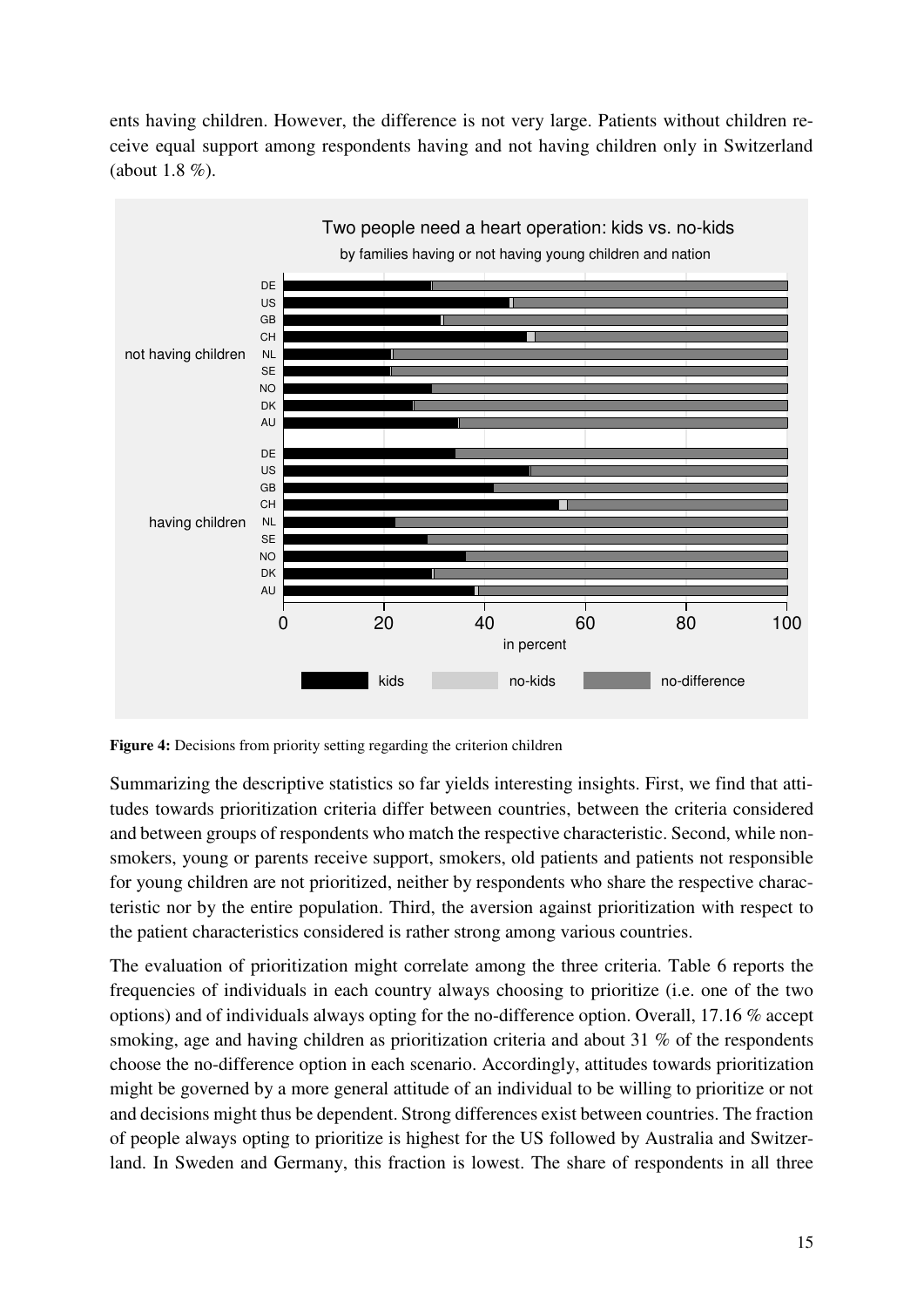scenarios choosing the no-difference option is highest in Germany and lowest in the US and Australia.

| Country        | [1]             |                                    |  |  |  |  |
|----------------|-----------------|------------------------------------|--|--|--|--|
|                | Always choosing |                                    |  |  |  |  |
|                |                 | to prioritize no-difference option |  |  |  |  |
| DE             | 10.54%          | 45.54                              |  |  |  |  |
| <b>US</b>      | 29.75%          | 20.41                              |  |  |  |  |
| <b>GB</b>      | 20.16%          | 23.91                              |  |  |  |  |
| <b>CH</b>      | 21.40%          | 28.15                              |  |  |  |  |
| <b>NL</b>      | 12.36%          | 32.46                              |  |  |  |  |
| <b>SE</b>      | 9.39%           | 34.81                              |  |  |  |  |
| N <sub>O</sub> | 12.94%          | 35.80                              |  |  |  |  |
| DK             | 15.89%          | 34.16                              |  |  |  |  |
| AU             | 25.05%          | 20.02                              |  |  |  |  |
| Total          | 17.16%          | 31.37                              |  |  |  |  |

#### Table 6: **Priority decision behavior**

### 4.4 Empirical strategy Formel-Kapitel 4 Abschnitt 1

The underlying dependent variables of prioritization decisions are categorical. However, descriptive statistics show that the frequencies of answers indicating priority for smokers, old patients and patients not having children is fairly low (between 0.5 and 1.6 %). On country level, some countries show a somewhat higher percentage but the total number of observations does not permit to apply a model for categorical variables.<sup>8</sup> In addition, we are interested in the correlation among the single prioritization decisions. Thus, a model accounting for dependencies between dependent variables is required. We delete individuals from the sample who prefer smokers, old patients or patients not having children resulting in three binary dependent variables:<sup>9</sup>

$$
y_1(smoking) = \begin{cases} 1 & \text{non-smoker} \\ 0 & \text{no-difference} \end{cases}
$$
  
[4.1]  

$$
y_2(age) = \begin{cases} 1 & \text{young} \\ 0 & \text{no-difference} \end{cases}
$$
  

$$
y_3(children) = \begin{cases} 1 & \text{having children} \\ 0 & \text{no-difference} \end{cases}
$$

For empirically analyzing attitudes towards prioritization and accounting for correlations among individuals' decisions, we apply a multivariate probit model. The equation system reads: $^{10}$ 

-

<sup>&</sup>lt;sup>8</sup> We have tested the use of a categorical model for each of the prioritization decisions. However, results do not change.

<sup>&</sup>lt;sup>9</sup> This reduces the sample by 349 observations, i.e. about 3 %.

<sup>&</sup>lt;sup>10</sup> We do not expect a potential endogeneity of either of the dependent variables. Hence, we refrain from estimating a recursive multivariate probit model (cf. Maddala 1983) as this would require a priori assumptions on the dependency of the prioritizing decisions.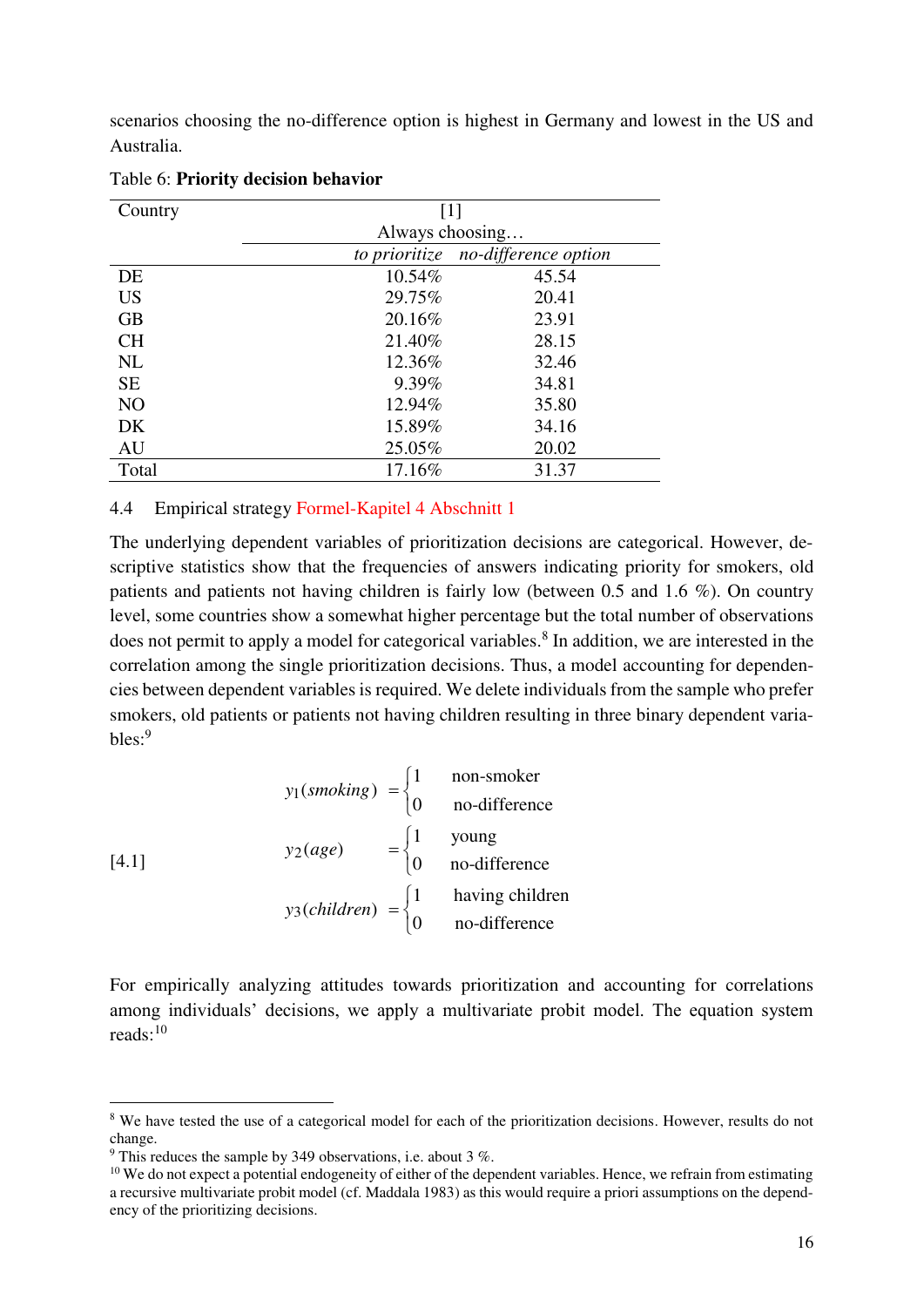$$
y_{1}^{*} = \beta_{1}^{\prime} X_{i} + \gamma Z + \varepsilon_{i1} ; y_{1} = 1 (y_{1}^{*} > 0)
$$
  
\n[4.2]  
\n
$$
y_{2}^{*} = \beta_{2}^{\prime} X_{i} + \gamma Z + \varepsilon_{i2} ; y_{2} = 1 (y_{2}^{*} > 0)
$$
  
\n
$$
y_{3}^{*} = \beta_{3}^{\prime} X_{i} + \gamma Z + \varepsilon_{i3} ; y_{3} = 1 (y_{3}^{*} > 0)
$$

The latent variables  $y_i^*$  for individual *i* are supposed to measure attitudes towards prioritization with respect to the three criteria (1) smoker vs. no-difference, (2) young vs. no-difference and (3) families having children vs. no-difference.

The equation system consists of three equations according to the three prioritizing decisions.  $\alpha$ ,  $β$ , and  $γ$  are the parameters to be estimated.  $X_i$  is a vector including socioeconomic variables, attitudes towards aspects of the health care system, health behavior and health insurance coverage varying at the individual level. *Z* denotes variables varying only at the country level, i.e. country dummies. We estimate four models: Model I incorporates country dummies as *Z*; in Model II, we replace country dummies by the six dimensions of the HF in *Z,* while Model III replaces the Hofstede variables by the two dimensions of the IW. Finally, in Model IV vector *Z* includes variables covering macroeconomic factors. ε denote the error term vector distributed as multivariate normal, with a zero mean. The leading diagonal elements of the variance-covariance matrix are normalized to one. The off-diagonal elements  $\rho$  reflect the correlations between the three equations.

[4.3] 
$$
\begin{bmatrix} \varepsilon_{i1} \\ \varepsilon_{i2} \\ \varepsilon_{i3} \end{bmatrix} | X_i, Z \sim N_3 \begin{bmatrix} 0 \\ 0 \\ 0 \end{bmatrix}; \begin{bmatrix} 1 & \rho_{12} & \rho_{13} \\ \rho_{21} & 1 & \rho_{23} \\ \rho_{31} & \rho_{32} & 1 \end{bmatrix}
$$

 $\rho$  exhibits statistical significance, i.e. a non-independence of the error terms, if unobserved factors significantly affect the probability that either  $y_1=1$  and  $y_2=1$  or  $y_1=1$  and  $y_3=1$  or  $y_2=1$ and y3=1. By neglecting the correlation between the disturbances, the three equations can be estimated separately as single probit models. However, this might be inefficient.

## **5 Results**

#### 5.1 Individuals characteristics

Looking first at the results for individual characteristics in the multivariate probit model in table 7 – and neglecting country specific effects for the moment (although they are already included) – reveals strong effects of age, family status and the existence of children and health behavior across all three prioritization decisions. We discuss the effects of individual characteristics consecutively for the three decisions, separately highlighting country specific effects in the next section.

The first decision is between prioritizing non-smokers and choosing the no-difference option (eq. [1]). We find age to correlate significantly with the no-difference option, that is older citizens tend to choose the no-difference option more often than younger individuals do across all countries in the sample. Socio-economic characteristics other than *religion* are not relevant for smoking as prioritization criterion. Religious people more frequently opt for the no-difference option.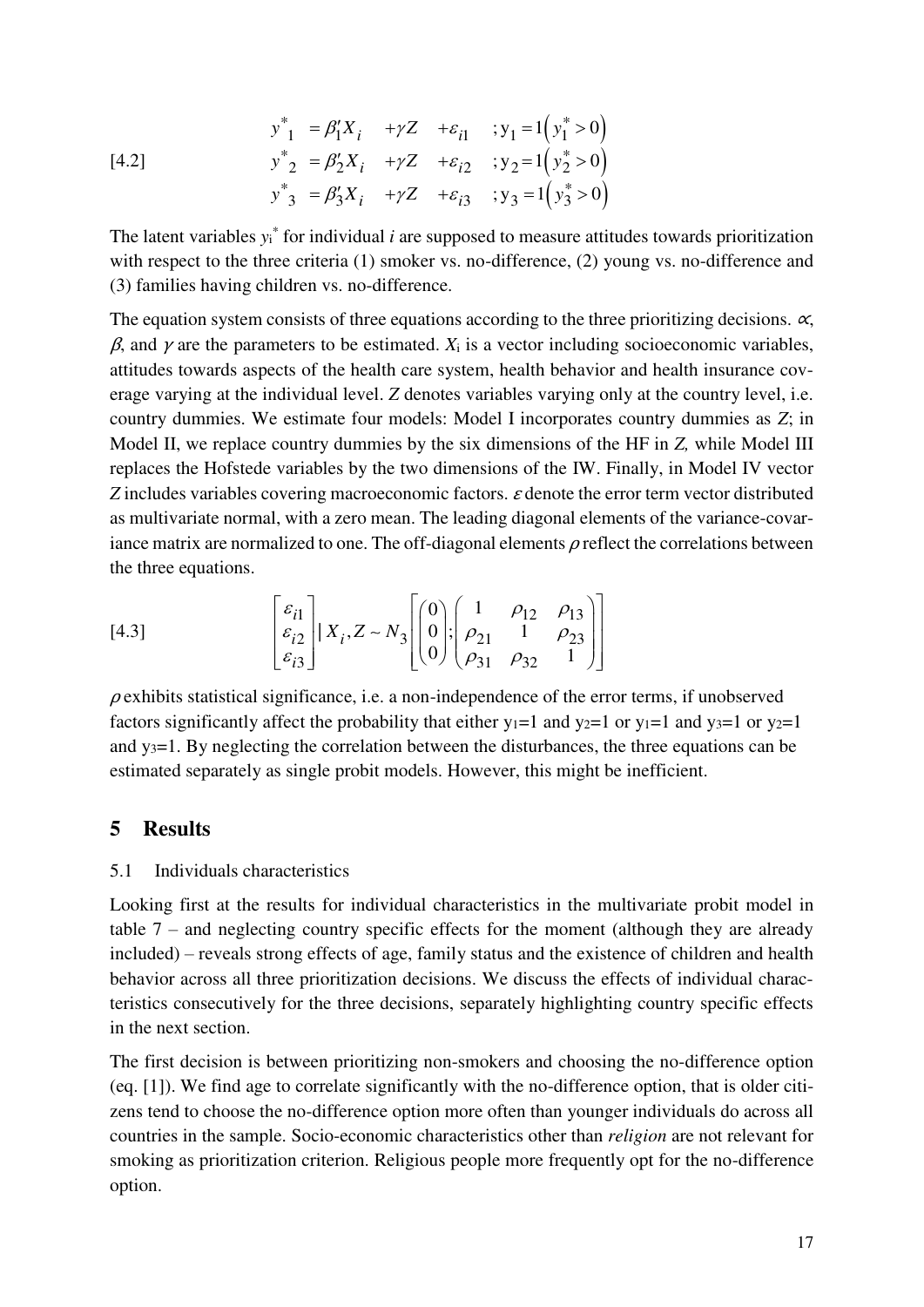Subjects thinking that an unhealthy lifestyle causes severe health problems choose to prioritize non-smokers more often. This figure could be due to some moral motives, i.e. individuals behaving health damaging do not deserve to be treated first because of their personal responsibility. Focusing on own health behavior as an indicator of egoistic motives, we observe that nonsmokers more likely prioritize the non-smoker. However, results show that such motives do not prevail in case of smokers. They significantly tend to choose the no-difference option. This effect becomes even stronger the more cigarettes are smoked per day. It seems that smokers are aware of their unhealthy behavior and the non-acceptance of this behavior by the public. Choosing the no-difference option avoids to vote for being penalized for their own behavior. We also find *alcohol* – as an additional indicator for health damaging behavior – to point in the same direction.

The own health status (*SAH*) is negatively correlated with the prioritization decision of nonsmokers. Citizens in good health status opt for the no-difference option rather than prioritizing non-smokers. Insurance type does not affect people's attitudes towards the priority criterion smoker.

The second decision is about whether to prioritize young patients or not. This criterion – in contrast to smoking behavior – reflects a characteristic that is beyond one's own influence. Women are less likely to prioritize young patients. Age turns out to be a significant factor of citizen's attitudes towards this criterion. That is, older subjects prefer the no-difference option more likely compared to younger individuals (who form the reference category). Thus, egoistic motives seem to predominate for young individuals while older citizens are more likely to apply some moral norms of equal access resulting in a higher probability to opt for the no-difference option. The more own income exceeds mean income the higher the probability of prioritizing young patients. While income has not been relevant for prioritization with respect to smoking behavior, it affects priority setting regarding age. Furthermore, individuals with children prefer young patients to be treated first. This seems intuitive, as subjects with small children are more likely to match with the group of young patients (i.e. 30 years old). This again points to some egoistic motives that affect citizens' attitudes for prioritization. Religiousness is related significantly with the no-difference option, i.e. abstaining from a prioritization decision.

We observe that subjects who believe that severe health problems arise from an unhealthy lifestyle more likely prioritize the 30 years old patient. Holding the conviction to get the best available treatment in case of illness does not exhibit any significance.

The third criterion deals with patients who have to care for children. Results yield strong gender effects. Females are more likely to opt for the no-difference option. While this result is surprising at first sight because females should have a higher affinity to patients with children, other studies of related fields find women to hold more egalitarian attitudes. Thus, women seem to rank equal access to health care services higher than prioritizing patients with children do. Besides gender, age affects individual's attitudes for prioritization. Except for the oldest cohort, the aversion to prioritize in favor of patients with children increases with age, whereas the oldest cohort shows a strong support of prioritizing parents. We also find income to be negatively related to prioritizing patients with children. Egoistic motives seem to prevail regarding this criterion. Subjects with children strongly favor prioritizing patients with children. Compared to the reference category of single subjects, married, divorced and widowed citizens are more willing to prioritize patients with children, too. Additionally, religious people tend to prioritize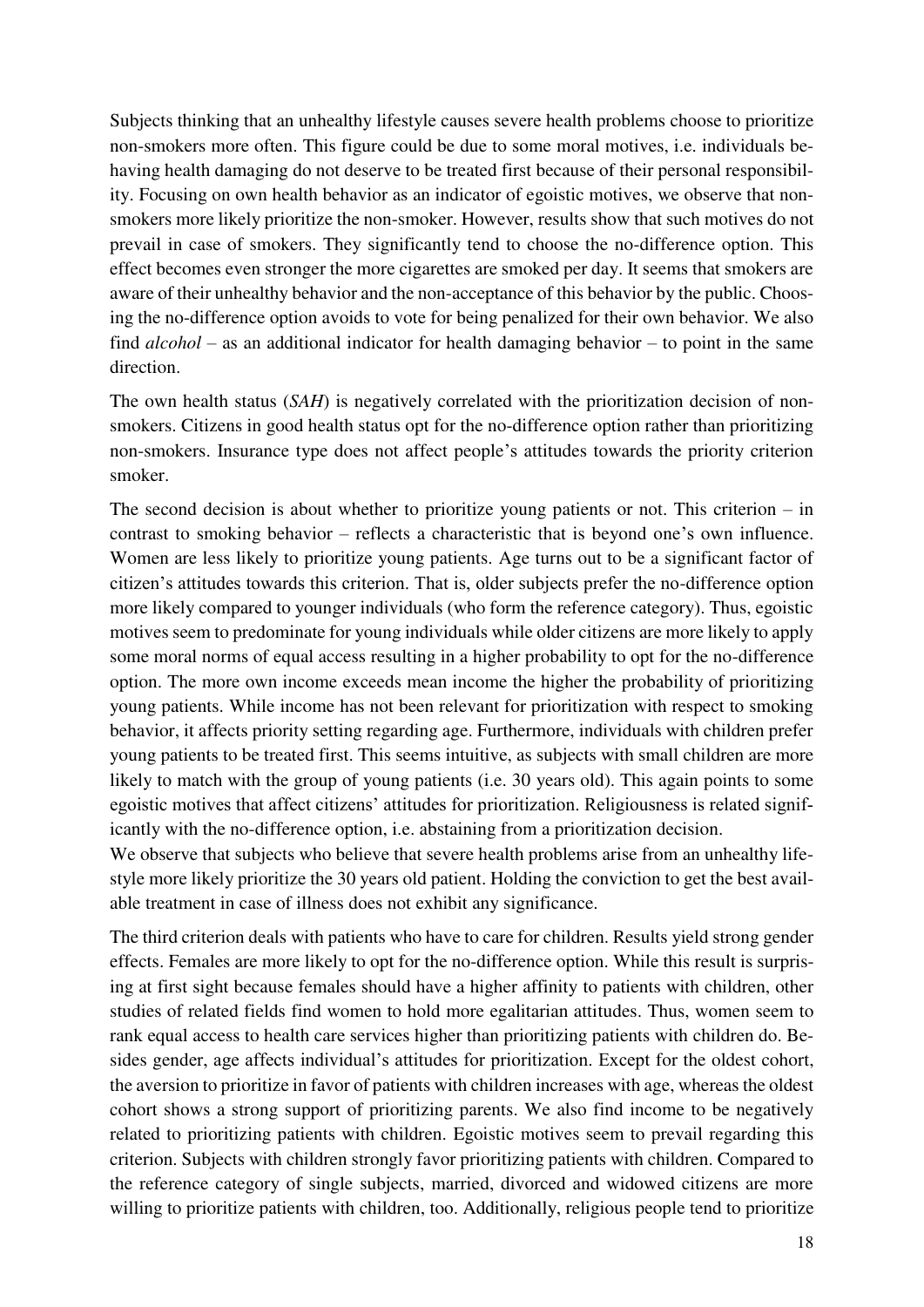patients who are responsible for small children indicating the high value religious people attach to the protection of families with children.

If an unhealthy lifestyle is considered the reason for severe health problems, priority is given to patients with children more often.

|                               | $[1]$        |                        |             | $[2]$         | $[3]$    |                      |  |
|-------------------------------|--------------|------------------------|-------------|---------------|----------|----------------------|--|
|                               | Priority to  |                        | Priority to |               |          | Priority to families |  |
|                               | non-smoker=1 |                        |             | 30year old=1  |          | with children=1      |  |
|                               | Coeff.       | SE                     | Coeff.      | SE            | Coeff.   | SE                   |  |
| female                        | $-0.025$     | (0.030)                | $-0.097$    | $(0.029)$ *** | $-0.129$ | $(0.030)^*$          |  |
| age2                          | $-0.191$     | $(0.058)$ ***          | $-0.202$    | $(0.055)$ *** | $-0.159$ | $(0.058)$ ***        |  |
| age3                          | $-0.130$     | $(0.060)$ **           | $-0.316$    | $(0.057)$ *** | $-0.214$ | $(0.060)$ ***        |  |
| age4                          | $-0.341$     | $(0.056)$ ***          | $-0.460$    | $(0.054)$ *** | $-0.134$ | $(0.058)$ **         |  |
| age5                          | $-0.283$     | $(0.063)$ ***          | $-0.374$    | $(0.061)$ *** | 0.170    | $(0.064)$ **         |  |
| f_lnincome                    | 0.001        | (0.025)                | 0.061       | $(0.024)$ **  | $-0.095$ | $(0.026)$ ***        |  |
| f_lnincome sq.                | 0.003        | (0.009)                | 0.010       | (0.010)       | $-0.014$ | (0.010)              |  |
| edu2                          | 0.041        | (0.064)                | $-0.012$    | (0.063)       | $-0.130$ | $(0.064)$ **         |  |
| edu <sub>3</sub>              | 0.126        | $(0.070)^*$            | $-0.008$    | (0.068)       | $-0.133$ | $(0.069)^*$          |  |
| edu4                          | 0.088        | (0.065)                | 0.037       | (0.064)       | $-0.148$ | $(0.066)$ **         |  |
| married                       | 0.046        | (0.043)                | 0.016       | (0.041)       | 0.174    | $(0.045)$ **         |  |
| widowed                       | 0.084        | (0.078)                | 0.210       | $(0.074)$ *** | 0.293    | $(0.077)$ **         |  |
| divorced                      | 0.043        | (0.057)                | 0.050       | (0.055)       | 0.111    | $(0.058)^*$          |  |
| children1                     | 0.035        | (0.047)                | 0.144       | $(0.046)$ *** | 0.273    | $(0.048)$ ***        |  |
| children2                     | 0.035        | (0.056)                | 0.111       | $(0.055)$ **  | 0.366    | $(0.057)$ ***        |  |
| children3                     | 0.151        | $(0.086)$ <sup>*</sup> | $-0.015$    | (0.083)       | 0.249    | $(0.088)$ ***        |  |
| religion                      | $-0.076$     | $(0.034)$ **           | $-0.073$    | $(0.033)$ **  | 0.088    | $(0.035)$ **         |  |
| reason: behavior              | 0.369        | $(0.045)^*$            | 0.159       | $(0.044)^*$   | 0.126    | $(0.045)^*$          |  |
| best treatment                | $-0.061$     | (0.040)                | 0.006       | (0.039)       | $-0.060$ | (0.041)              |  |
| cigarettes 1-5                | $-0.624$     | $(0.072)$ **           | $-0.079$    | (0.068)       | 0.027    | (0.071)              |  |
| cigarettes 6-10               | $-0.816$     | $(0.069)$ ***          | $-0.219$    | $(0.062)$ *** | $-0.029$ | (0.065)              |  |
| cigarettes $>10$              | $-0.856$     | $(0.055)$ ***          | $-0.091$    | $(0.049)^*$   | $-0.036$ | (0.052)              |  |
| alcohol                       | $-0.208$     | $(0.059)$ ***          | $-0.009$    | (0.056)       | 0.140    | $(0.059)$ **         |  |
| <b>SAH</b>                    | $-0.047$     | $(0.016)$ ***          | $-0.012$    | (0.016)       | 0.022    | (0.016)              |  |
| Public Insurance              | 0.055        | (0.081)                | 0.164       | $(0.077)$ **  | 0.020    | (0.082)              |  |
| Private Insuance              | 0.141        | (0.092)                | 0.146       | $(0.088)^*$   | 0.032    | (0.094)              |  |
| All other forms of Insurances | 0.111        | (0.080)                | 0.188       | $(0.076)$ **  | 0.017    | (0.081)              |  |
| cons                          | $-0.309$     | $(0.128)$ <sup>*</sup> | $-0.037$    | (0.122)       | $-0.638$ | (0.127)              |  |
| country fixed effects         | yes          |                        | yes         |               | yes      |                      |  |
| rho([1],[2])                  | 0.481        | $(0,019)$ ***          |             |               |          |                      |  |
| rho([1],[3])                  | 0.409        | $(0,019)$ ***          |             |               |          |                      |  |
| <i>rho</i> $([2], [3])$       | 0.656        | $(0,021)$ ***          |             |               |          |                      |  |
| $\cal N$                      | 8,333        |                        |             |               |          |                      |  |
| AIC                           | 29,378.1     |                        |             |               |          |                      |  |
| <b>BIC</b>                    | 30,158.2     |                        |             |               |          |                      |  |
| pseudo R-squared adj.         | 0.286        |                        |             |               |          |                      |  |
|                               |              |                        |             |               |          |                      |  |

**Table 7:** Results of multivariate probit estimations

Standard errors in parentheses;  $p < 0.1$ ,  $\binom{4}{3}$   $p < 0.05$ ,  $\binom{4}{3}$   $p < 0.01$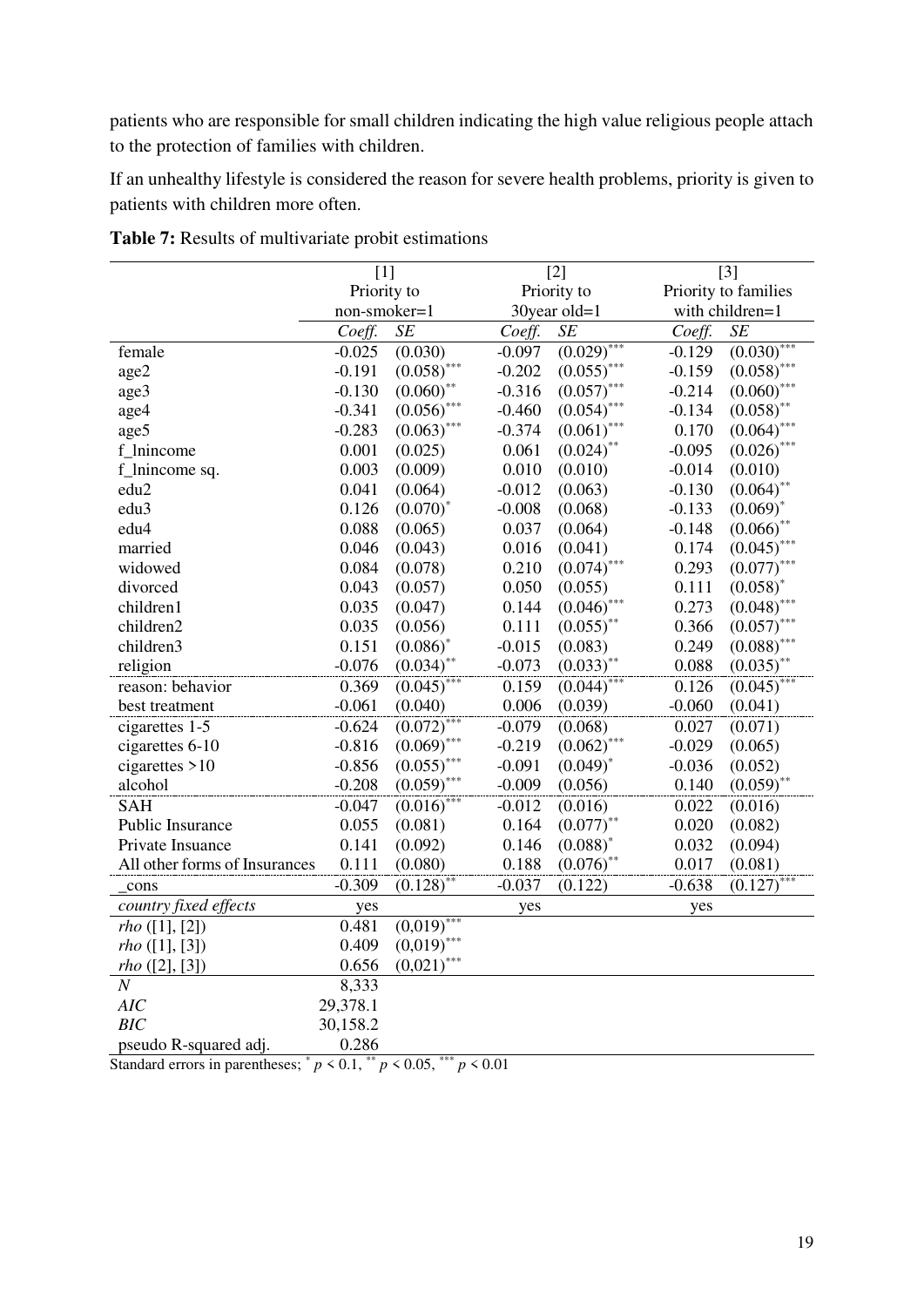Finally, the econometric specification indicates that priority decisions for the three criteria are not independent and the proposed multivariate probit model results in efficiency gains compared to separate probit models.<sup>11</sup> The pairwise correlations between the three decisions (*rho*) are presented at the bottom of table 8. All correlations are significantly positive indicating that unobservables affect the decisions in the same direction, i.e. a shift towards giving priority. Hence, attitudes towards priority setting – with respect to the criteria smoking, age and children – are not independent. It seems there is an underlying general attitude of citizens of being willing to prioritize or not. We also find decisions related to the criteria age and children to be higher correlated than decisions between smoking and age.

## 5.2 The effect of country specific factors

Next, we consider country effects. Table 8 presents results of four multivariate probit models. All models contain the individual characteristics discussed in section 5.1 but differ with respect to the country effects. *Model I* includes simple fixed effects, *Model II* controls for cultural dimensions measured by the Hofstede-index and *Model III* includes the two dimensions of the Inglehart-Welzel cultural map of the world. Finally, *Model IV* accounts for macroeconomic indicators.<sup>12</sup>

Results of the country fixed effects reveal positive significant effects for all countries. Thus, compared to Germany all countries are more likely to prioritize with respect to non-smoking behavior. This is in line with our observation of a very low level of self-expression for Germany and the resulting low acceptance of priority setting. Priority setting with respect to smoking behavior is most accepted in the US, GB and AU where self-orientation is quite important. Regarding age as a criterion, effects are much smaller indicating that here differences between countries are not that high compared to the smoking criterion. Considering patients with small children, US, CH and AU are more likely to give priority to them than Germans would. In contrast, support for priorities in favor of patients with children is lower in the Netherlands and Sweden.

Turning now to the six dimensions of the HF, we find differences between the three criteria for priority setting. *Power Distance* does not show a very strong influence on any of the priority decisions in contrast to our conjecture that a small power distance leads to many no-difference choices. *Individualism* is positively related to non-smoking behavior and negatively related to having children as criteria. This seems to be intuitive and is in accordance with our expectations. Individualistic societies attach a higher rank to self-oriented decisions and responsibility for consequences of decisions. Thus, an unhealthy lifestyle such as smoking is related to some discrimination of smokers and priorities for non-smokers. Intuitively, individualistic societies are more likely to opt for the no-difference option when voicing decisions about the criterion of having children. *Masculinity* has a positive impact in cases of the criteria age and having children and a negative in case of non-smoking. This is in contrast to our expectation, that in masculine societies, there is a wider acceptance of priorities, which does not seem to hold in

<sup>-</sup><sup>11</sup> We have also run separate binary probit models for the three dependent variables. Results of these models differ regarding the level of significance of the coefficients while the magnitude is almost unchanging. Results are available upon request.

<sup>&</sup>lt;sup>12</sup> Results of the individual characteristics are not presented here but are available upon request. Results remain robust irrespective of the chosen country effects.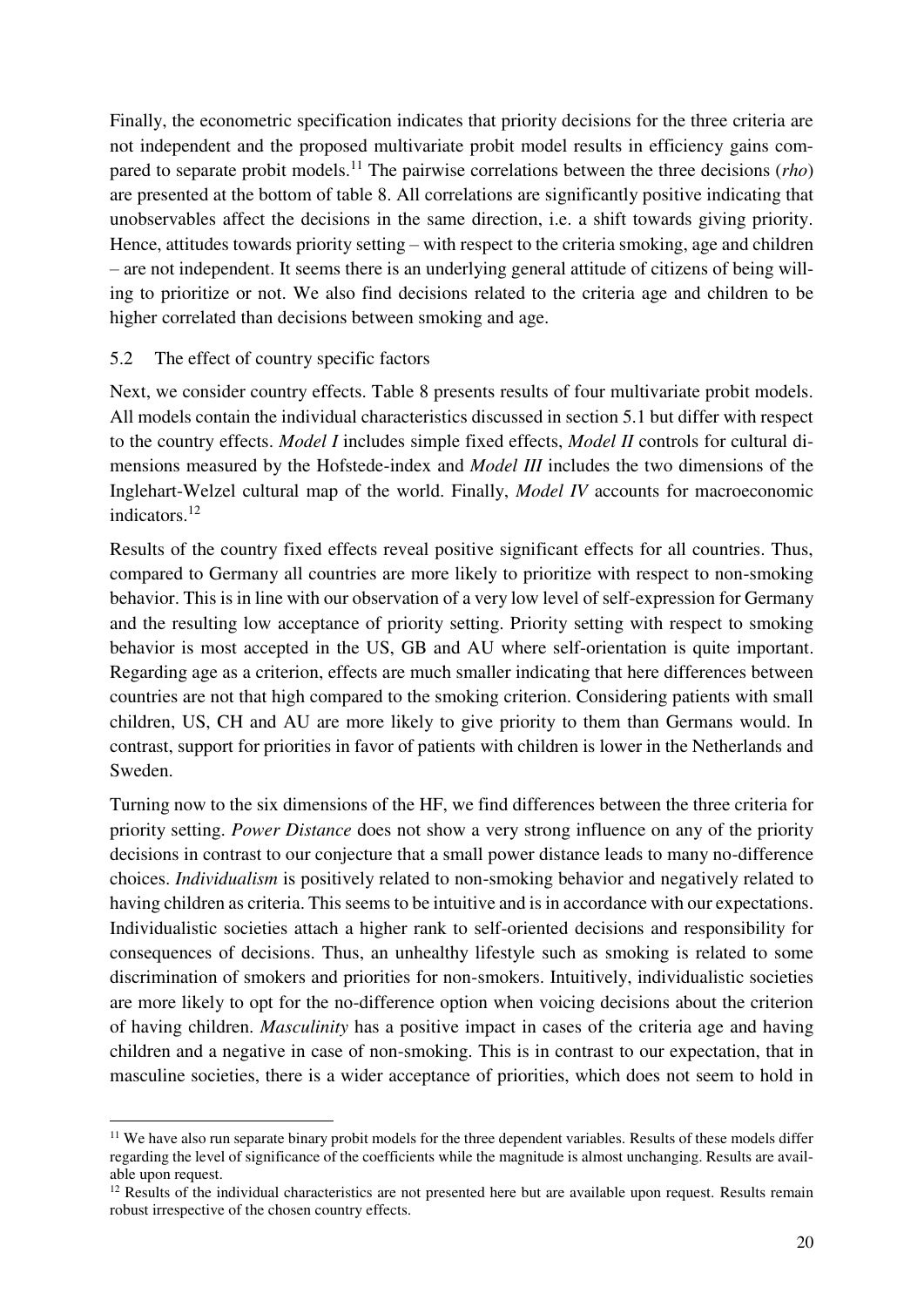case of non-smoking. The dimension *Uncertainty Avoidance* only plays a role in the context of the acceptance of priorities with respect to age. This dimension seems to support priorities for the young in order to reduce uncertainty in the development of society. However, this insuranceeffect seems not to be important for the other patient groups considered. For the dimension *Pragmatism,* we expected a tendency to no-difference choices. This is significantly the case for the criteria age and having children, and not significantly in case of non-smoking. *Indulgence* exhibits a positive influence on priority setting in all three scenarios. In our conjectures, we did not infer this for the criterion of age.

|                                                                         | $[1]$        |               | $[2]$       |               | $[3]$       |                      |  |
|-------------------------------------------------------------------------|--------------|---------------|-------------|---------------|-------------|----------------------|--|
|                                                                         | Priority to  |               |             | Priority to   |             | Priority to families |  |
|                                                                         | non-smoker=1 |               |             | 30year old=1  |             | with children=1      |  |
|                                                                         | Coeff.       | SE            | Coeff.      | SE            | Coeff.      | SE                   |  |
| Model I. country fixed effects                                          |              |               |             |               |             |                      |  |
| <b>US</b>                                                               | 1.056        | $(0.068)$ *** | 0.384       | $(0.065)$ *** | 0.431       | $(0.066)$ ***        |  |
| <b>GB</b>                                                               | 1.064        | $(0.077)$ *** | 0.053       | (0.073)       | 0.068       | (0.077)              |  |
| <b>CH</b>                                                               | 0.208        | (0.078)       | 0.419       | $(0.074)$ *** | 0.506       | $(0.076)$ ***        |  |
| <b>NL</b>                                                               | 0.732        | (0.066)       | 0.113       | $(0.063)^*$   | $-0.257$    | $(0.067)$ ***        |  |
| <b>SE</b>                                                               | 0.474        | $(0.068)$ *** | $-0.015$    | (0.065)       | $-0.264$    | $(0.071)$ ***        |  |
| NO                                                                      | 0.337        | $(0.063)$ *** | 0.186       | $(0.060)$ *** | $-0.001$    | (0.063)              |  |
| DK                                                                      | 0.409        | $(0.062)$ *** | 0.171       | $(0.060)$ *** | $-0.085$    | (0.063)              |  |
| AU                                                                      | 1.109        | $(0.066)$ *** | 0.349       | $(0.063)$ *** | 0.160       | $(0.065)$ **         |  |
| N                                                                       | 8,033        |               | $rho_{1,2}$ | $0.481***$    | $rho_{1,3}$ | $0.409***$           |  |
| pseudo R-squared adj.                                                   | 0.286        |               |             |               | $rho_{2,3}$ | $0.656***$           |  |
|                                                                         |              |               |             |               |             |                      |  |
| Model II. Dimensions of the Hofstede-index                              |              |               |             |               |             |                      |  |
| <b>Power Distance</b>                                                   | 0.008        | (0.006)       | $-0.009$    | $(0.006)^*$   | 0.013       | $(0.006)$ *          |  |
| Individualism                                                           | 0.033        | $(0.004)$ *** | $-0.004$    | (0.004)       | $-0.020$    | $(0.004)$ ***        |  |
| Masculinity                                                             | $-0.001$     | (0.001)       | 0.002       | $(0.001)$ *** | 0.009       | $(0.001)$ ***        |  |
| <b>Uncertainty Avoidance</b>                                            | 0.001        | (0.003)       | 0.011       | $(0.003)$ *** | $-0.001$    | (0.003)              |  |
| Pragmatism                                                              | $-0.002$     | (0.001)       | $-0.005$    | $(0.001)$ *** | $-0.008$    | $(0.001)$ ***        |  |
| Indulgence                                                              | 0.007        | $(0.003)$ **  | 0.011       | $(0.003)$ *** | 0.005       | $(0.003)$ **         |  |
| $\mathbf N$                                                             | 8,033        |               | $rho_{1,2}$ | $0.478***$    | $rho_{1,3}$ | $0.405***$           |  |
| pseudo R-squared adj.                                                   | 0.285        |               |             |               | $rho_{2,3}$ | $0.659***$           |  |
| Model III. Dimensions of the Inglehart-Welzel cultural map of the world |              |               |             |               |             |                      |  |
| <b>Rational Values</b>                                                  | $-0.408$     | $(0.021)$ *** | $-0.122$    | $(0.020)$ *** | $-0.201$    | $(0.020)$ ***        |  |
| <b>Expression Values</b>                                                | 0.207        | $(0.031)$ *** | 0.095       | $(0.030)$ *** | 0.039       | (0.032)              |  |
| $\overline{N}$                                                          | 8,033        |               | $rho_{1,2}$ | 0.464         | $rho_{1,3}$ | $0.378***$           |  |
| pseudo R-squared adj.                                                   | 0.278        |               |             |               | $rho_{2,3}$ | $0.655***$           |  |
|                                                                         |              |               |             |               |             |                      |  |
| IV. Macroeconomic indicators                                            |              |               |             |               |             |                      |  |
| hospital beds                                                           | $-0.227$     | $(0.022)$ *** | $-0.028$    | (0.021)       | 0.018       | (0.022)              |  |
| physician density per                                                   | $-0.851$     | $(0.056)$ *** | $-0.044$    | (0.054)       | $-0.124$    | $(0.059)$ **         |  |
| 1.000                                                                   |              |               |             |               |             |                      |  |
| health expend. % of GDP                                                 | $-0.036$     | $(0.010)$ *** | 0.027       | $(0.010)$ **  | 0.049       | $(0.011)$ **         |  |
| out of pocket payments                                                  | 0.060        | $(0.005)$ *** | 0.022       | $(0.005)$ *** | 0.042       | $(0.006)$ ***        |  |
| <b>GINI</b> reduction                                                   | 0.020        | $(0.002)$ *** | 0.001       | (0.002)       | $-0.001$    | (0.002)              |  |
| $\mathbf N$                                                             | 8,033        |               | $rho_{1,2}$ | $0.485***$    | $rho_{1,3}$ | $0.412***$           |  |
| pseudo R-squared adj.                                                   | 0.281        |               |             |               | $rho_{2,3}$ | $0.657***$           |  |
| socio-economic variables                                                | yes          |               | yes         |               | yes         |                      |  |

**Table 8:** Country effects: results of multivariate probit estimations

Standard errors in parentheses;  $p < 0.1$ ,  $p < 0.05$ ,  $p < 0.01$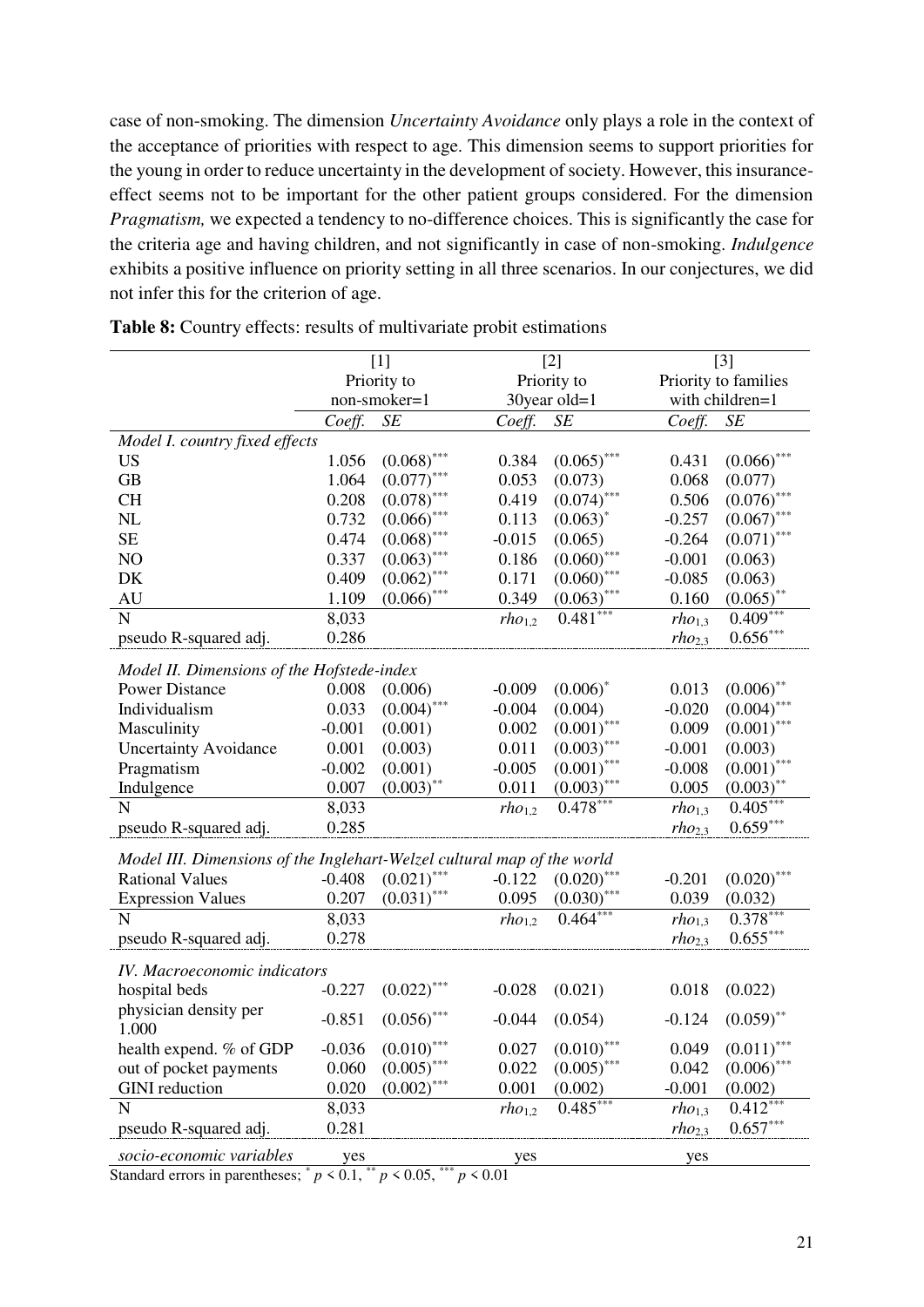The dimension *Rational Values* of IW is negatively related to all priority decisions considered. That is what we expected except for the criterion having children. The value to protect families does not seem to be influential enough to lead to votes for the respective priority. We derived the hypothesis that a high level of *Expression Values* may respond to an acceptance of priority setting, which holds true for the three criteria we investigate.

Finally, macro indicators seem to explain differences in attitudes towards prioritization between countries. Especially for the criterion smoking, we find *hospital beds, physician density and health expenditures* to decrease support for prioritization. The more beds are available and the higher physician density and health expenditures – that is the higher the supply of health services – the less likely is support for prioritization regarding smoking behavior. Accordingly, citizens are not willing to accept priority setting in countries where the resources to treat each patient are available. On the contrary, support for priority setting is higher for countries in which out-of-pocket payments are high. One can assume that people in these countries are used to direct or indirect priority setting and in their role as voters had a voice in the decisions on health care regulations. The distributive policy of a country measured by *GINI reduction* only has an effect only on priority setting pro non-smokers. Higher income redistribution seems to go along with public acceptance to allocate health expenditures with priority to the non-smokers.

## 5.3 Ranking prioritization attitudes across countries

The results of the basic multivariate probit model are presented in figures 5 and 6. Figure 5 shows the predicted probabilities for each outcome to equal one, i.e. to prioritize. In line with the descriptive statistics, we find non-smoking as a criterion for prioritization to be most accepted in the US, GB and AU (about 65-70%). These countries have in common that they all range above average according to all dimensions of the HF except of *Pragmatism*, which is below average*.* NL, with more than 50% acceptance of priority setting with respect to smoking behavior ranges between the three English speaking countries and the Scandinavian countries which corresponds to the midrange of NL with respect to the cultural values (see section 4.3). SE, DK and NO are next and smoking behavior is lowest accepted in CH and GER. With respect to smoking behavior, the proposed ranking of countries according to their cultural similarities holds. We find groups of countries such as (1) AU, US, GB (2) SE, NO, DK and (3) DE and CH to exhibit similar attitudes towards prioritization with regard to smoking. For the criterion age, CH shows the highest support for using this characteristic for prioritization followed by the US and AU. DE and SE are at least supportive for age discrimination while in DE prioritization according to age is more likely to be accepted than prioritization with respect to smoking behavior. Two countries exist which rank the criterion children higher than non-smoking behavior (DE, CH) although they are differing in the absolute amount of support. Acceptance of priority setting for patients with children is highest in CH and US. In the Netherlands and Sweden, priorities for patients with children do not seem to exhibit any support.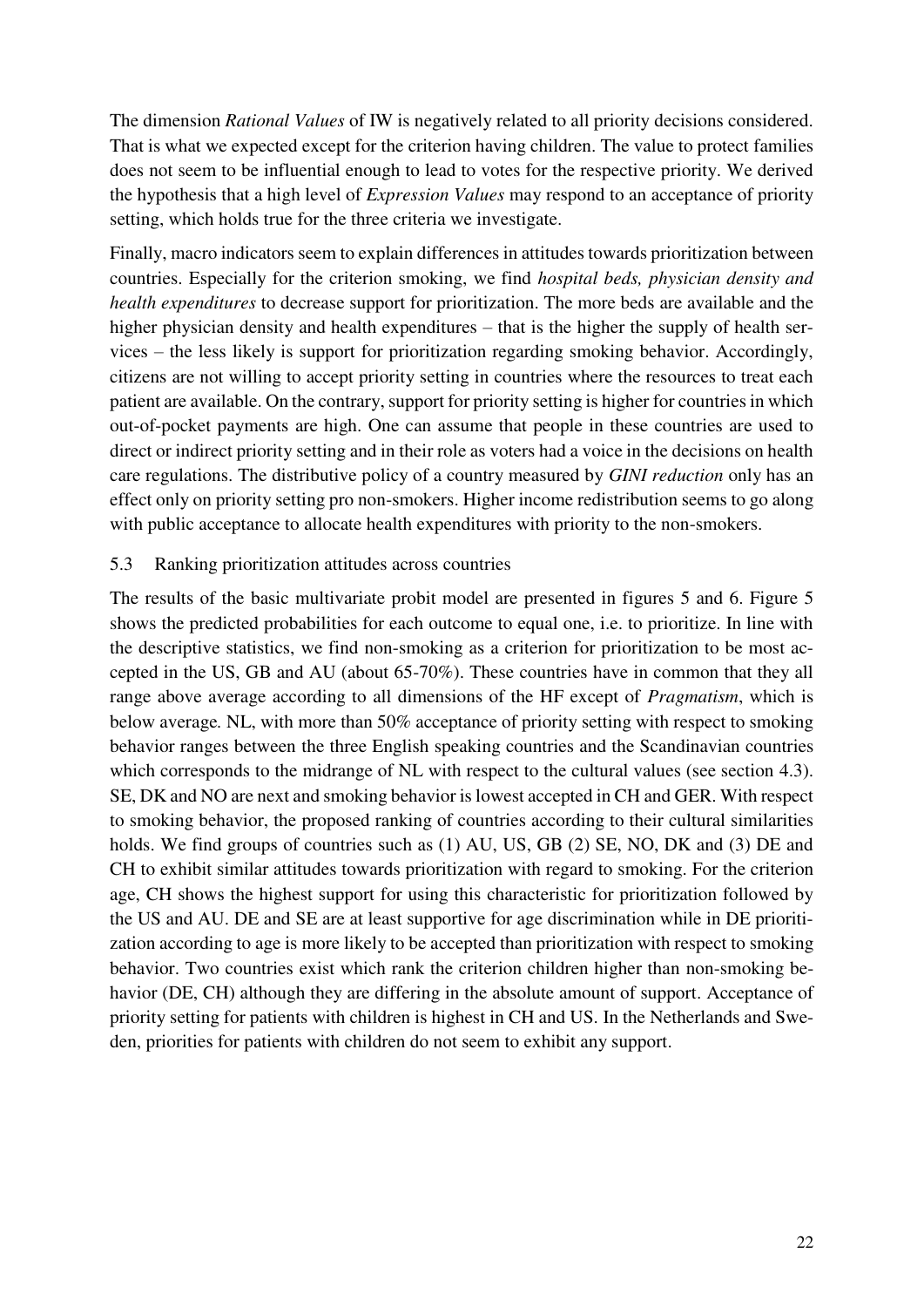

**Figure 5:** Predicted probabilities of the multivariate probit model

Figure 6 presents the joint probabilities for all outcomes  $y_1=1$ ,  $y_2=1$ , and  $y_3=1$ . Germans exhibit the strongest aversion against priority setting with respect to the three criteria (43%) and the lowest support (about 8%) respectively, corresponding to our previous prediction. There are only two countries – the US and Australia – where prioritizing attitudes for all three criteria predominate the aversion of prioritization. The willingness to prioritize is about 28% in the US and 23% in Australia. Thus while we have hypothesized that US, AU and GB should show similar attitudes, we can only support this figure for AU and US. The third highest support for prioritization can be found for CH that is quite surprising as it differs strongly from the attitudes found for DE although cultural values seem to be similar. For the Netherlands and Sweden, support for priority setting regarding the patient characteristics is on a very low level. In GB and CH, overall support for patient characteristics as priority criteria is about 18%. While this would not form a majority, we see from figure 5 that a majority would support age in CH and smoking in GB as criteria for prioritization. Intuitively, support to jointly accept all criteria is lower than support for single characteristics.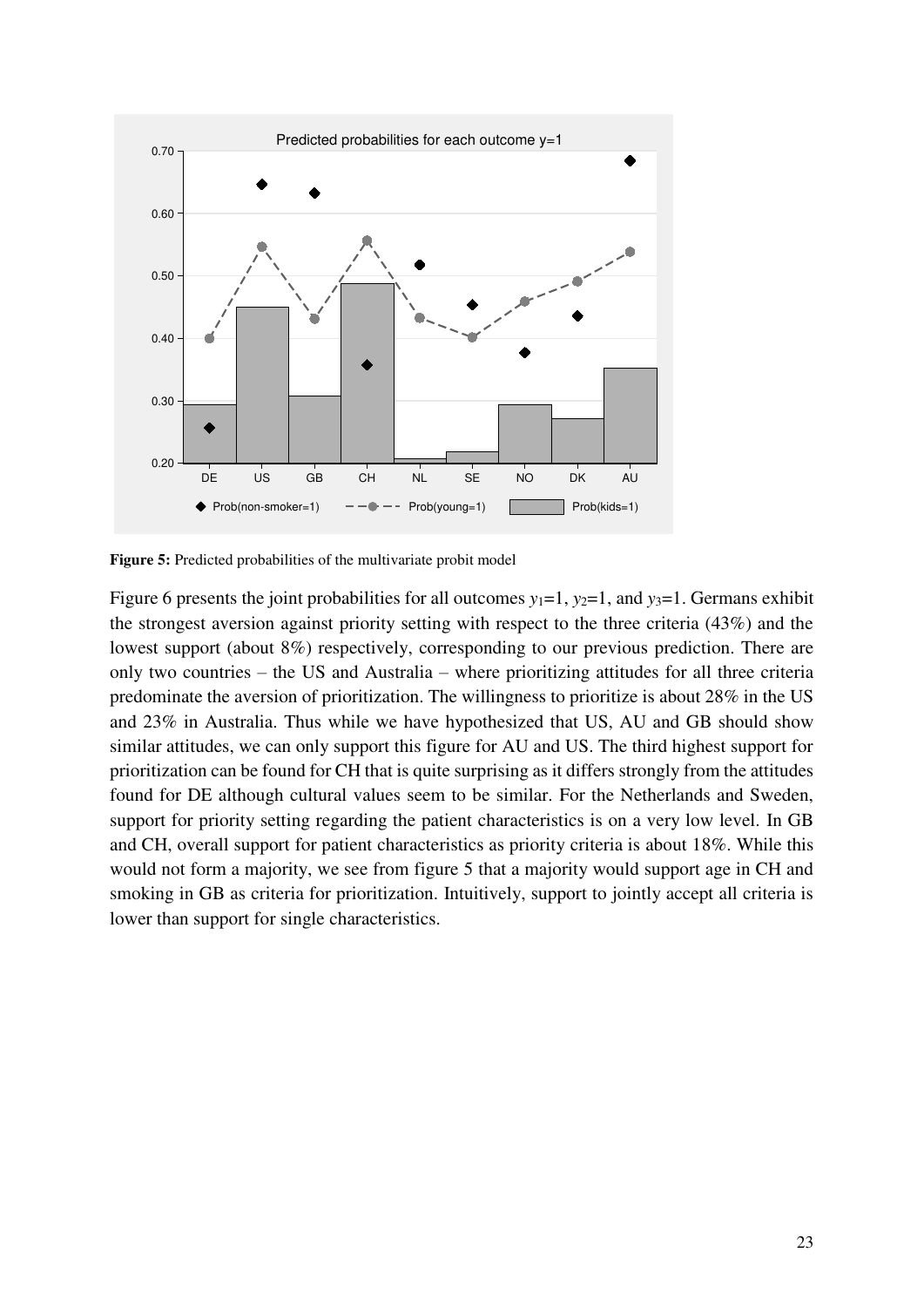

Figure 6: Joint predicted probabilities of the multivariate probit model

# **6 Discussion and concluding remarks**

Our attempt to investigate public attitudes towards priority setting in health care in a crossnational study reveals several insights into determinants of decisions of respondents. First of all there are differences in attitudes on aggregate country level related to the single criteria we consider. For instance, prioritizing non-smokers is strongly (more than 60%) accepted in US, GB, and AU, whereas this holds true for only about 25 % of Germans. Compared to that, the spread of frequencies of priorities in favor of the young is not very large, all share range between 40% and 65 %. Priorities for patients with children do not find much support at all. Exceptions are US and CH, where shares between 40% and 50% are observed.

Second, country-specific differences are related to the characteristics of the existing health system. From our results we may conclude that the higher health care spending, and thus capacities and supply of health care are the less acceptable is priority setting, at least with respect to the criteria considered. However, higher out of pocket payments which are an indicator of existing indirect priorities lead to higher acceptance of all criteria considered. E.g. an implemented priority regulation, like higher insurance contributions for smokers in the US, goes along with some higher approval of this type of criterion in the US, too.

The priority decisions we investigate concern three patient specific characteristics, as they are smoking behavior, age and having children or not. As a third point, we observe that the acceptance of priorities differs between countries not only regarding each criterion but also regarding the set of all criteria. Thus, one is not really justified to speak about attitudes of a society towards priorities in health care in an undifferentiated manner. The type of criterion matters. However, looking at rankings of countries with respect to frequencies of acceptance of no versus all three criteria or at the country fixed effects in the estimations we might infer tendencies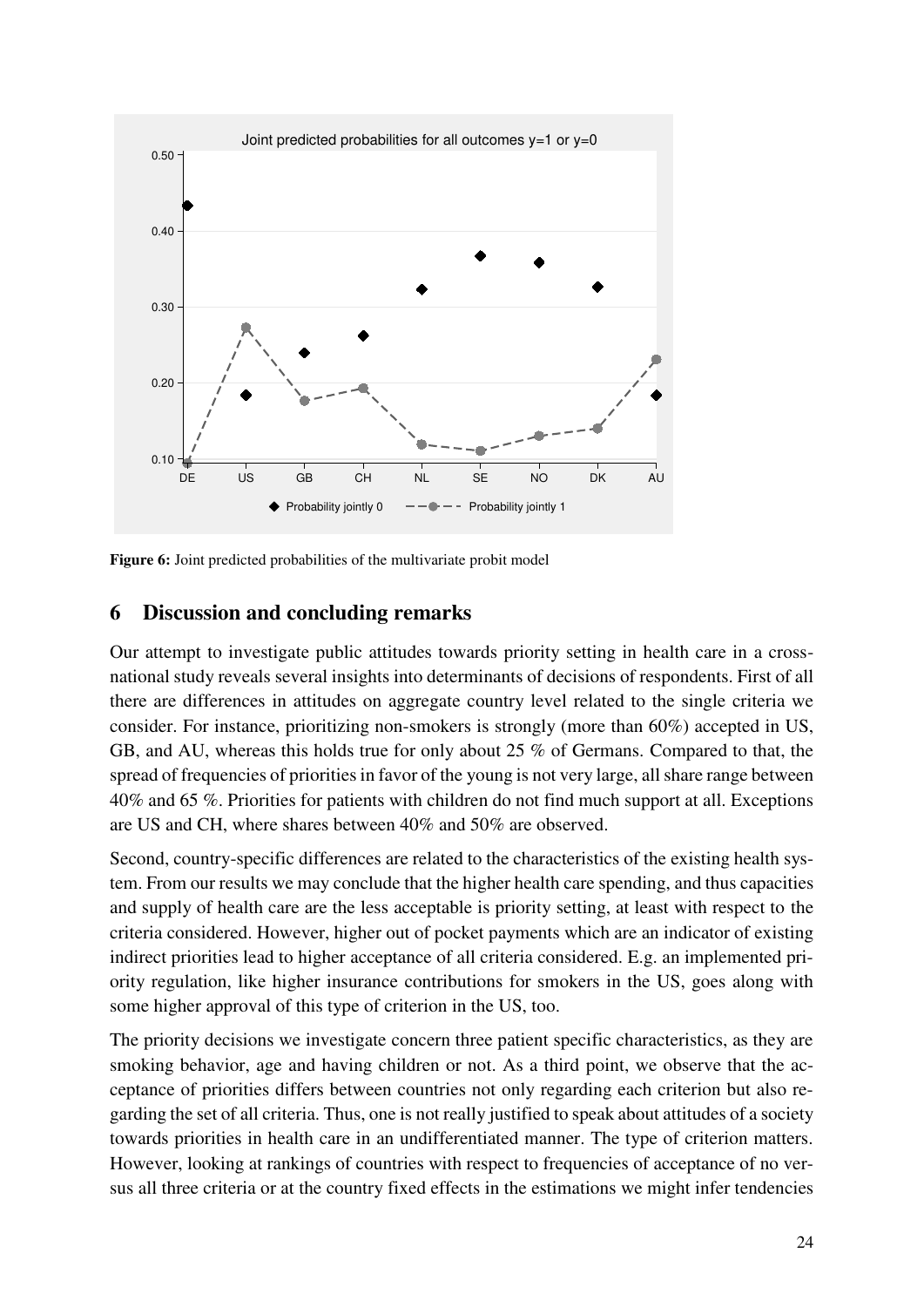for the strength of public support or resistance related to the issue of priority setting in health care in general in different societies.

However, the most important novelty of the contribution in this paper is to trace back the differences between countries to cultural values characterizing social life. Including the six dimensions of the Hofstede index or two dimensions of the Inglehart-Welzel index in the multivariate probit estimations enlightens the picture of the attitudes towards different priority decisions. Some of the dimensions turn out to be more informative than others, and additionally, their relevance may differ between the criteria. The dimension *Individualism* which measures how strongly individuals are integrated in social groups within a society, turns out to be a significant variable with regard to priorities for non-smokers and patients with children, but not in case of age. In contrast, all other dimensions of HF or IW are significant for prioritizing the young; however effects may differ in their direction. The dimension *Uncertainty Avoidance* with focus on security in the development of individuals and the society seems to be only related to priority decisions with respect to age, i.e. in favor of the young whose health can be seen as forming a basis of the future.

One of the limitations of our study predefined by the data set offered from ISSP is that we are only able to consider three different priority criteria dependent on patient characteristics. However, our results for these criteria suggest that social norms play an important role for the decisions of respondents on issues of allocating health care in general. We find that the fact if a respondent meets the characteristics of the subgroup considered in the priority decision influences the choices. E.g. non-smokers more often prioritize the non-smoker than smokers. Young respondents more often prioritize the young patient than older respondents. However, smokers tend to choice the no-difference option, and there are only a few old prioritizing the old patient. This means that in case of criteria where supporting social norms exist respondents meeting the criterion seem to feel justified in voting in a self-serving manner. The egoistic point of view is not that often taken in priority decisions where self-interest would be inconsistent with prevailing social values, like e.g. disapproval of smoking behavior. This suggests that the existence of some self-serving bias is on the individual level moderated by values important for the society the individual lives in. The extent of moderation varies between criteria and societies. Another limitation is that we could only make use of the information on existing social values on the aggregate country level. In our study the cultural indices of Hofstede and Inglehart-Welzel served as a disaggregation of the variable *country* into six dimensions or two dimensions, respectively. Not all social values are shared by all members of a society to the same degree. Therefore, our results indicate that it would be fruitful to investigate the relations between values held and priority decision on an individual basis in each society, embedded in contextual information on the society and the health care system. Such a type of investigation would have the chance to reveal evidence on the fundamentals of individuals' positions on priority setting in health care for specific criteria or even more general.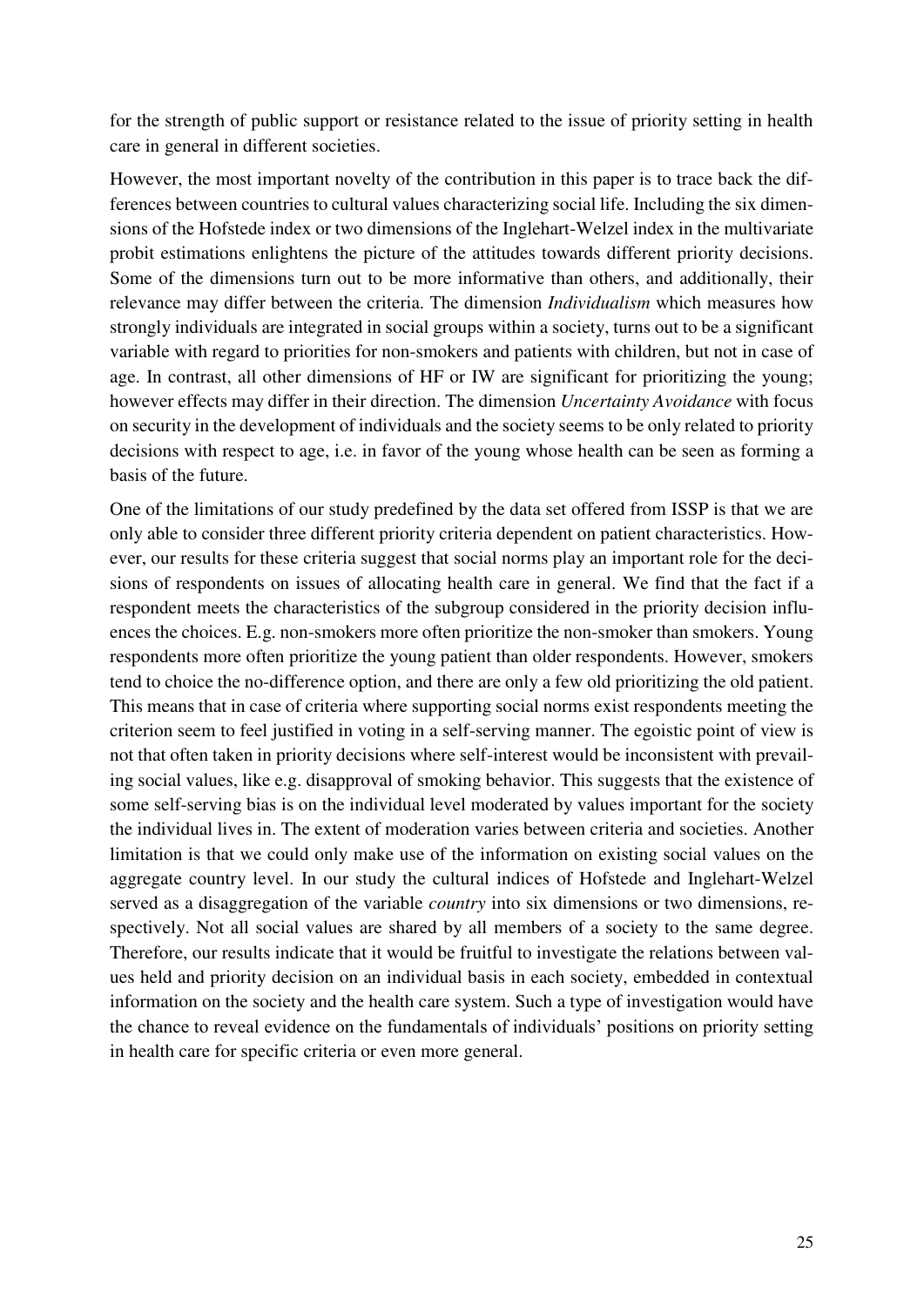# **7 Literature**

- Ahlert, M. and Pfarr, C. (2015), Attitudes of Germans towards distributive issues in the German health system, in: *The European Journal of Health Economics*, [online first: 10.1007/s10198-015-0693-x].
- AIHW Australian Institute of Health and Welfare (2015), *National health priority areas*.
- Alvarez, B. and Rodríguez-Míguez, E. (2011), Patients' self-interested preferences: empirical evidence from a priority setting experiment, in: *Social science & medicine (1982)* 72 [8], pp. 1317–1324.
- Dolan, P. and Tsuchiya, A. (2005), Health priorities and public preferences: the relative importance of past health experience and future health prospects, in: *Journal of health economics* 24 [4], pp. 703–714.
- FOPH Federal Office of Public Health (2013), *Health 2020, The federal Council's healthpolicy priorities,* Berne.
- Hofstede, G. et al. (2010), *Cultures and Organizations Software of the Mind, intercultural cooperation and its importance for survival,* McGraw-Hill Book Co., New York.
- ISSP Research Group (2013), *International Social Survey Programme: Health and Health Care - ISSP 2011* GESIS Data Archive, Cologne . ZA5800 Data file Version 2.0.0, doi: 10.4232/1.11759.
- Maddala, G. S. (1983), *Limited-dependent and qualitative variables in econometrics,* Cambridge Univ. Press, Cambridge.
- Müller, S. and Groß, D. (2010), Zur Akzeptanz von Leistungsbegrenzungen im Gesundheitswesen: Strategien, Kriterien und Finanzierungsmodelle unter Berücksichtigung ethischer Aspekte, in: Böcken, J., Braun, B. und Landmann, J. (Ed.), *Gesundheitsmonitor 2009. Gesundheitsversorgung und Gestaltungsoptionen aus der Perspektive der Bevölkerung,*  Verlag Bertelsmann Stiftung, Gütersloh, pp. 258–279.
- Norheim, O. F. et al. (2014), Guidance on priority setting in health care (GPS-Health): the inclusion of equity criteria not captured by cost-effectiveness analysis, in: *Cost Effectiveness and Resource Allocation* 12 [18].
- OECD (2015), *OECD Health Statistics,* OECD Publishing,
- Olsen, J. A. (2011), Concepts of Equity and Fairness in Health and Health Care, in: Glied, S. und Smith, P. (Ed.), *The Oxford handbook of health economics,* Oxford University Press, Oxford, New York, pp. 814–836.
- Raspe, H. and Stumpf, S. (2013), Kriterien und Verfahren zur Priorisierung medizinischer Leistungen: Ergebnisse und methodische Herausforderungen, in: Böcken, J., Braun, B. und Repschläger, U. (Ed.), *Gesundheitsmonitor 2013- Bürgerorientierung im Gesundheitswesen,* Verlag Bertelsmann Stiftung, Gütersloh, pp. 186–210.
- Sabik, L. M. and Lie, R. K. (2008), Priority setting in health care: Lessons from the experiences of eight countries, in: *International Journal for Equity in Health* 7 [4].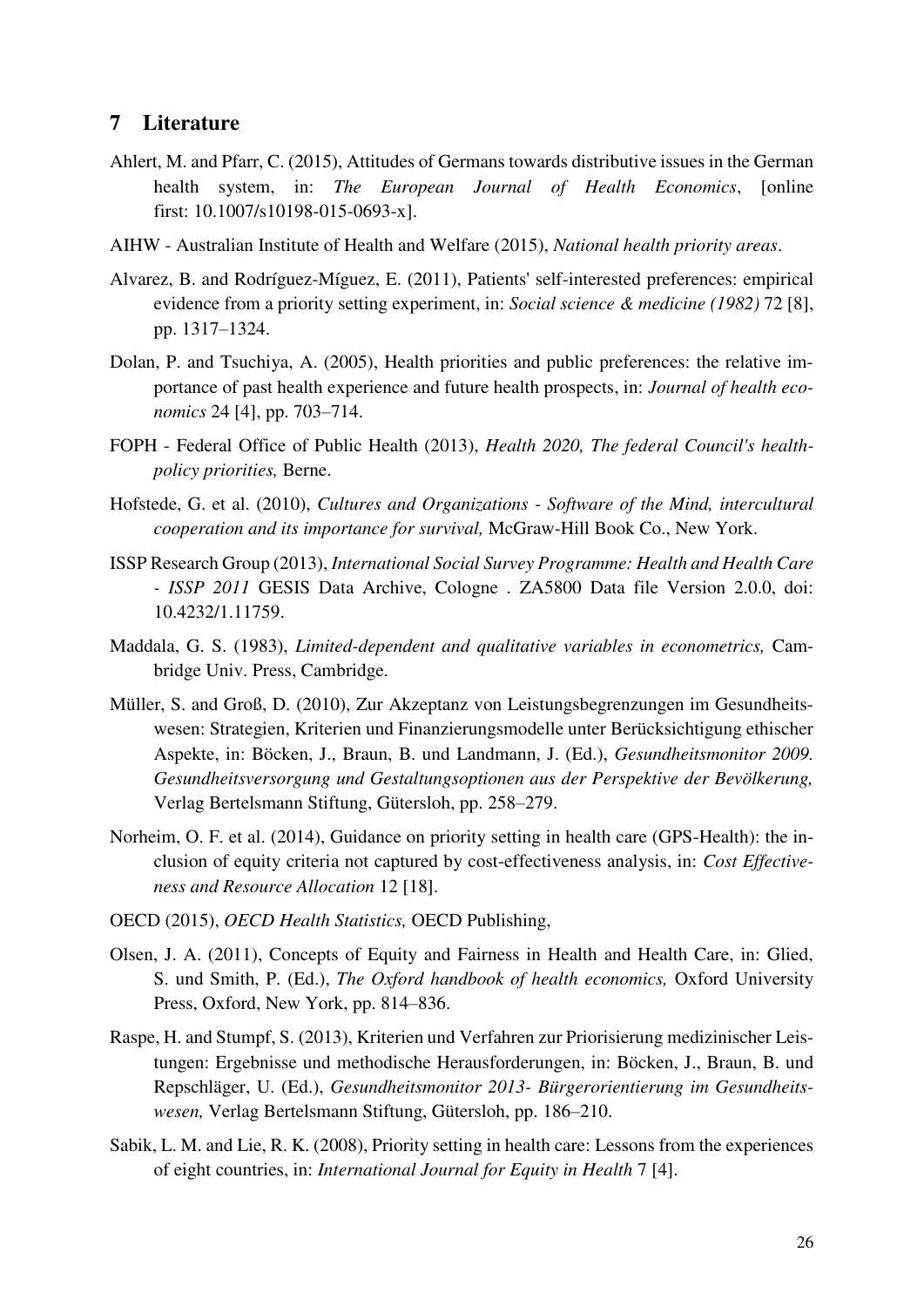- Schomerus, G. et al. (2006), Preferences of the public regarding cutbacks in expenditure for patient care: are there indications of discrimination against those with mental disorders?, in: *Social psychiatry and psychiatric epidemiology* 41 [5], pp. 369–377.
- SGB V (2015), *Sozialgesetzbuch, Gesetzliche Krankenversicherung,* Bd. zuletzt geändert durch Art. 2 G v. 15.04.2015, Fünftes Buch.
- The WHOQOL Group (1998), The World Health Organization Quality of Life Assessment (WHOQOL): Development and General Psychometric Properties, in: *Social Science & Medicine* 46 [12], pp. 1569–1585.
- The World Bank (2014), *World Development Indicators,* Washington.
- Van Exel, J. et al. (2015), Public views on principles for health care priority setting: findings of a European cross-country study using Q methodology, in: *Social science & medicine (1982)* 126, pp. 128–137.
- WHO (2015), *Global Health Expenditure Database*.
- WVS (2015), *World Value Survey Wave 6 2010-2014, Official Aggregate v.2015041,*  Asep/JDS, Madrid.